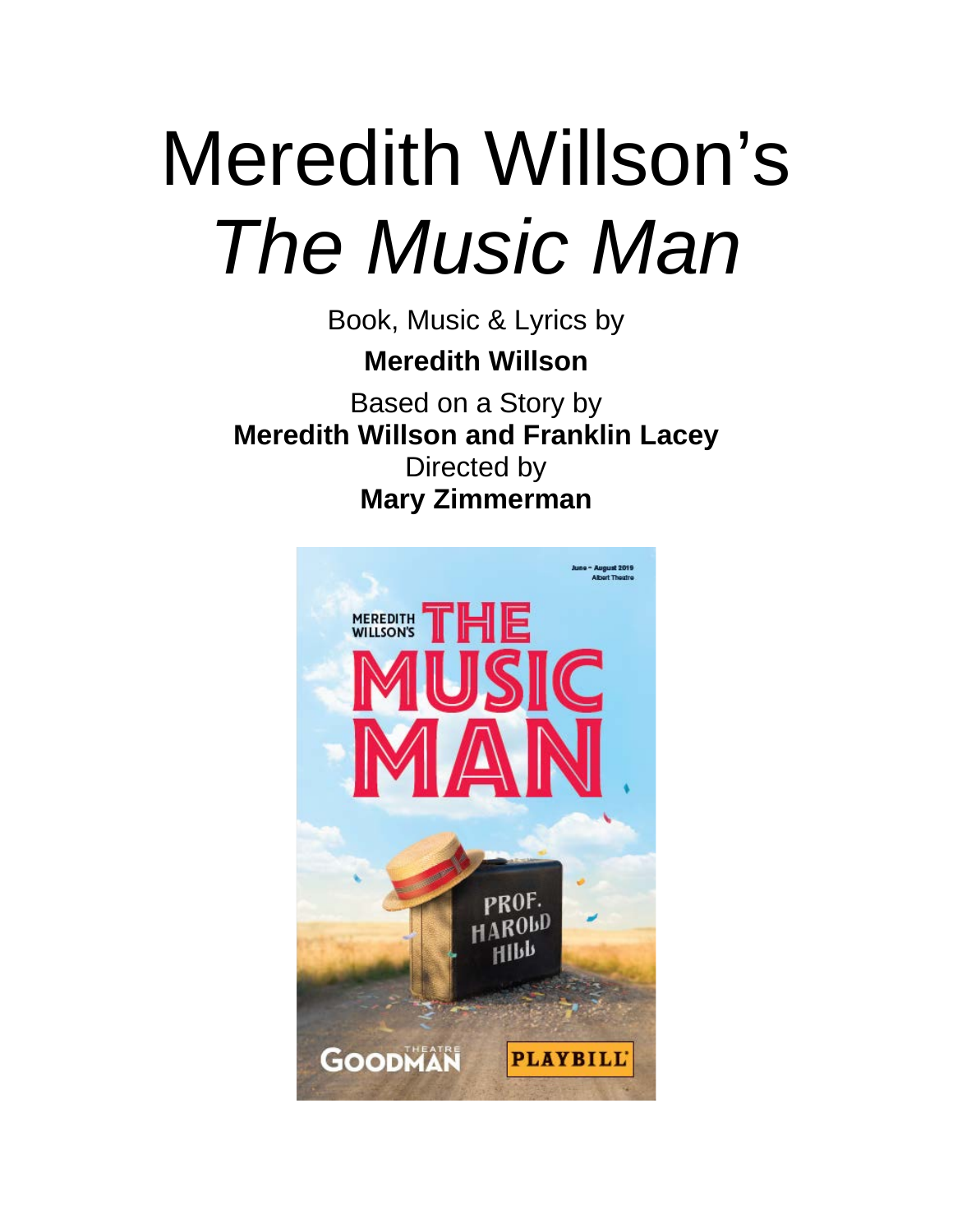### Table of Contents

- Page 1 A Note from Artistic Director Robert Falls
- Page 3 76 Trombones, 62 Years Ago: *The Music Man's* Debut
- Page 7– Falling in Love with the Stage Musical
- Page 11 Iowa Stubborn
- Page 14 Mary Zimmerman Celebrates 25 Years
- Page 15 Cast and Artists
- Page 19 Orchestra
- Page 23 Artist Profiles
- Page 39 About Us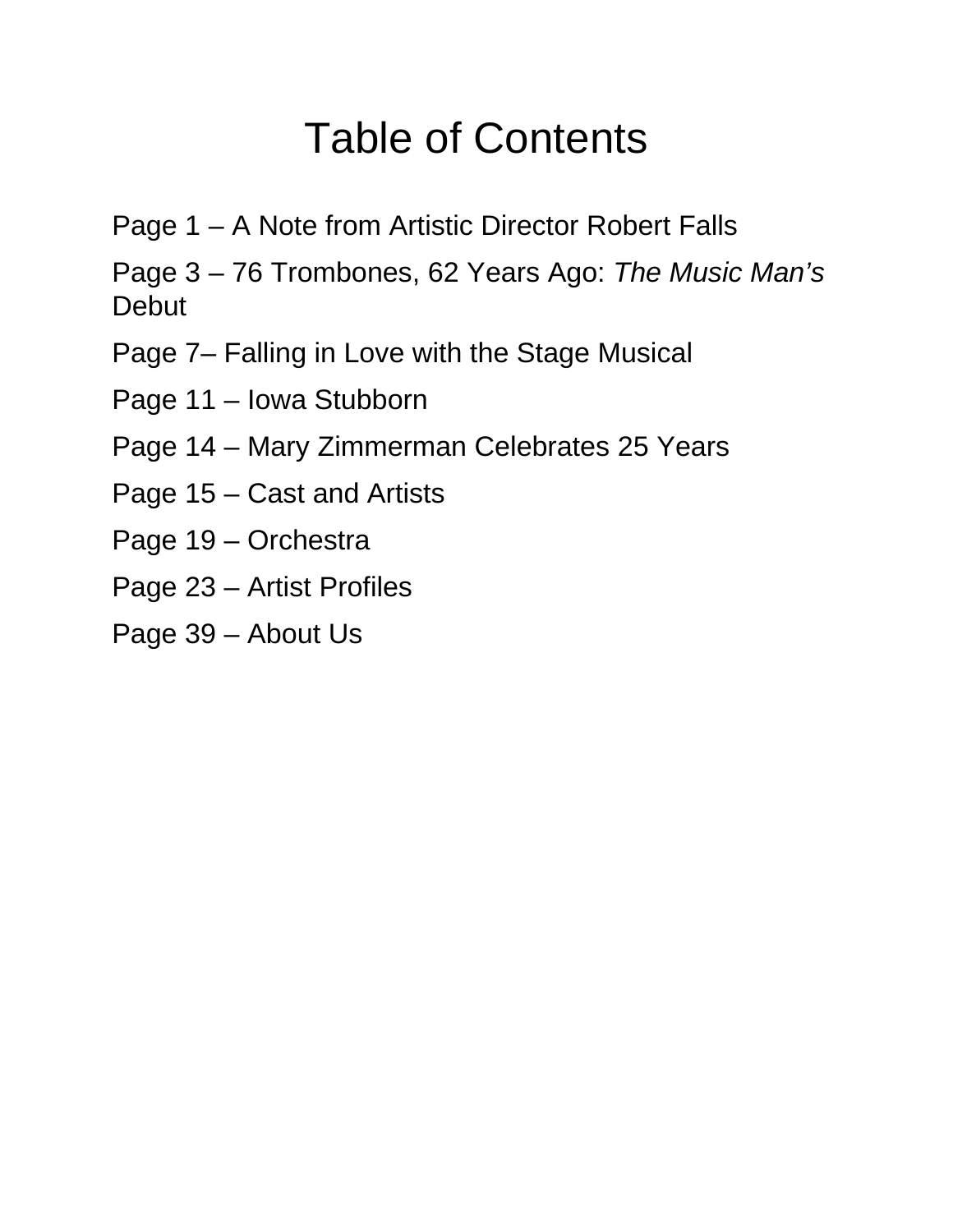## welcome

Like many theater fans, I first encountered *The Music Man* early in life; my parents purchased the original cast album soon after its 1957 release. At the age of 11, I regaled a talent show audience in my hometown of Ashland, Illinois with a rendition of "Ya Got Trouble," one of the show's most notable numbers. Meredith Willson's ebullient portrait of small town American life, with its musically diverse score, hearty humor and richly painted characters showed me, at that youthful age, the possibilities of theater as an art form.

In the ensuing decades, as I carved my own career in the theater, I never forgot the transformative hours I spent in my childhood home, listening over and over as Marian Paroo and Harold Hill found common ground. I know that many of you have similar memories of singing along to *The Music Man's* soaring ballads and up-tempo patter songs, performing in school or community productions, or watching loved ones perform. For 62 years, this quintessentially Midwestern musical has gripped us.

Reinvigorating classic musicals is one of the Goodman's artistic priorities; in recent years we have presented *Wonderful Town*, *Brigadoon* and *Candide*. Like *The Music Man*, each of these musicals dates from the middle decades of the 20th century, which scholars consider a golden age of American musical theater. These works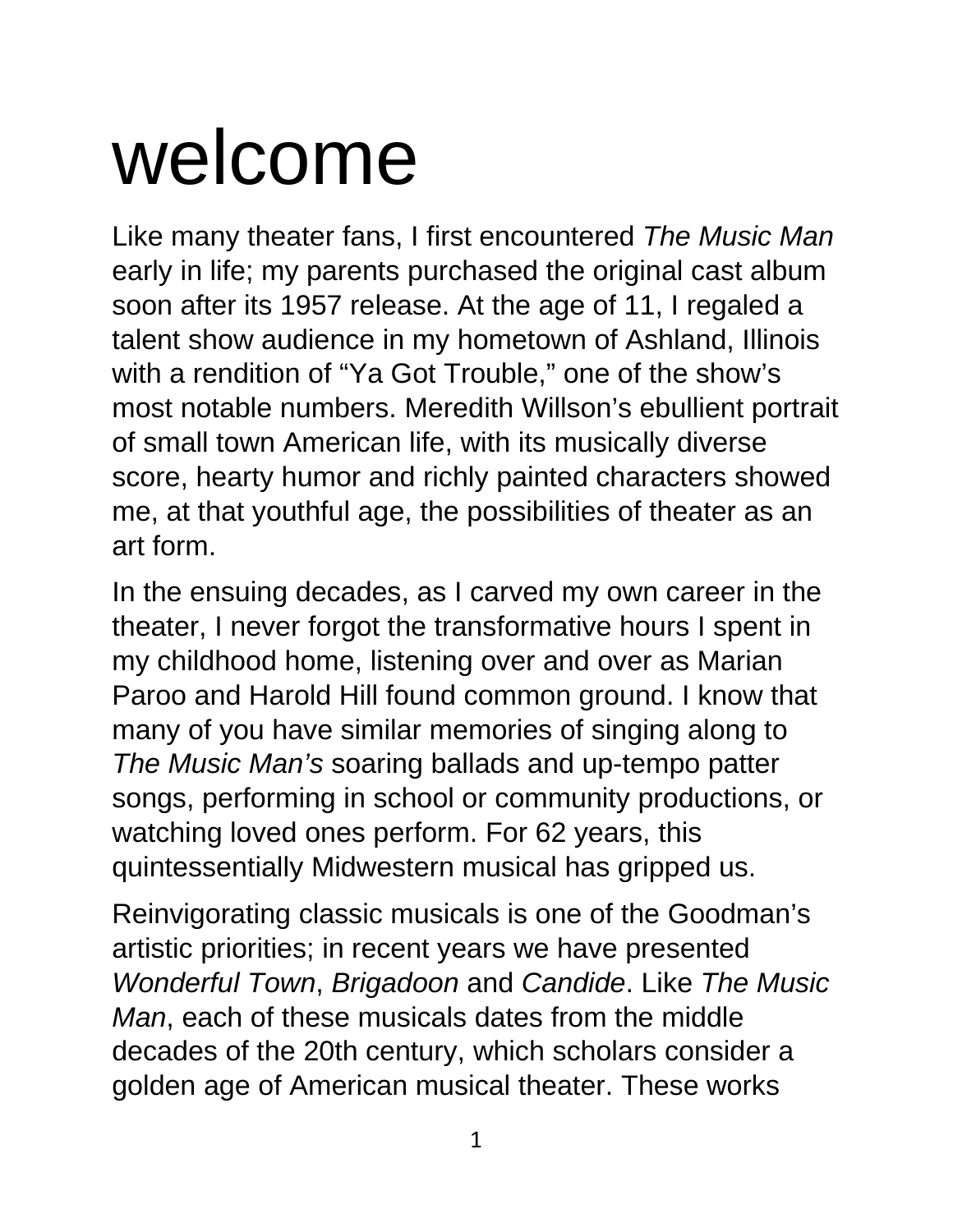played an important role in shaping America's artistic identity, and I aim to present fresh versions that showcase the original scripts and scores and enable us to ponder the works from our 21st century vantage point.

I can think of no better director for this task than Mary Zimmerman, the Goodman's Manilow Resident Director, whose longtime love of epic stories has, in recent years, led her to investigate classic musicals; in addition to helming *Candide* and *Wonderful Town* at the Goodman, she also directed *Guys and Dolls* at Oregon Shakespeare Festival. Mary, a native of Nebraska, has created a revival of *The Music Man* with virtuosic performances and eyepopping designs that nonetheless connects to the Midwestern setting and sensibility that define the work.

I consider *The Music Man* a gem that glistens as brightly as it did when it won the 1957 Tony Award for Best Musical. Whether you know all the lyrics to "Ya Got Trouble" or come to our production with fresher eyes, I invite you to relish this effervescent masterpiece.

Robert Falls

Artistic Director of Goodman Theatre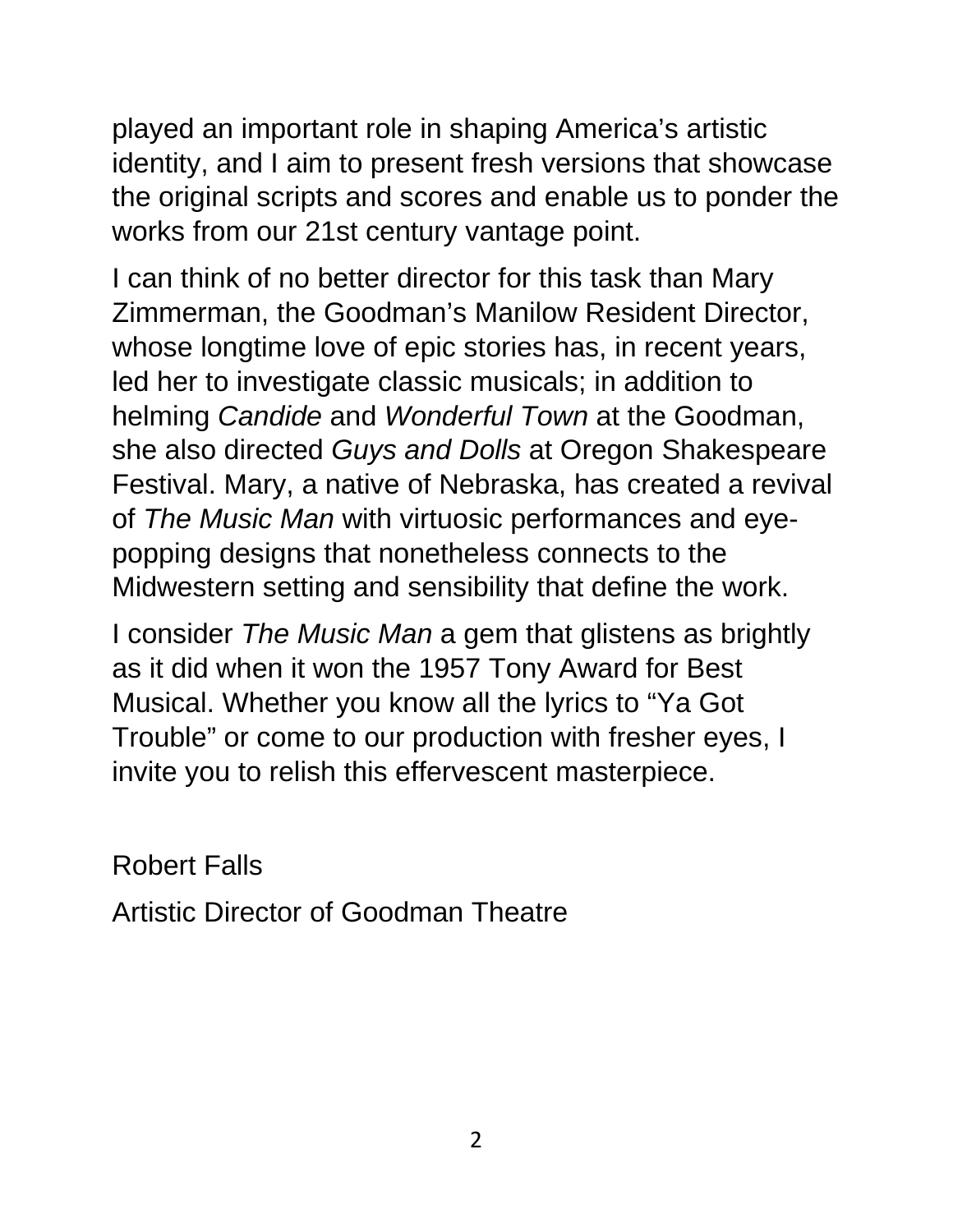## **76 Trombones, 62 Years Ago:** *The Music Man's* **Debut***.*

By Neena Arndt

#### **As 1957 dawned, Reverend Martin Luther King, Jr. founded the Southern Christian Leadership**

**Conference** to nonviolently protest racial prejudice, and Elvis Presley was "All Shook Up." Unbeknownst to many Americans, who had blithely created suburbia and babies in the 12 years since the ending of World War II, King, Presley and others had begun to plant the seeds of the cultural upheaval that would define the 1960s. Few could have predicted that American mores surrounding race, sexual activity, gender, war and politics would change rapidly within the next decade. For now, people still wore gloves to church.

On Broadway, Lerner and Loewe's *My Fair Lady,* a musical adaptation of George Bernard Shaw's play *Pygmalion*, dominated. Not only did it run for 2,717 performances, but its original cast recording was the bestselling album of both 1957 and 1958. Americans' taste for musical theater would fade in the ensuing decade, as rock 'n' roll irrevocably reshaped the landscape of popular music; but for now, they sang along to show tunes with an enthusiasm they would later reserve for the Beatles, Michael Jackson or Britney Spears. Clearly, Broadway had room for more hit musicals.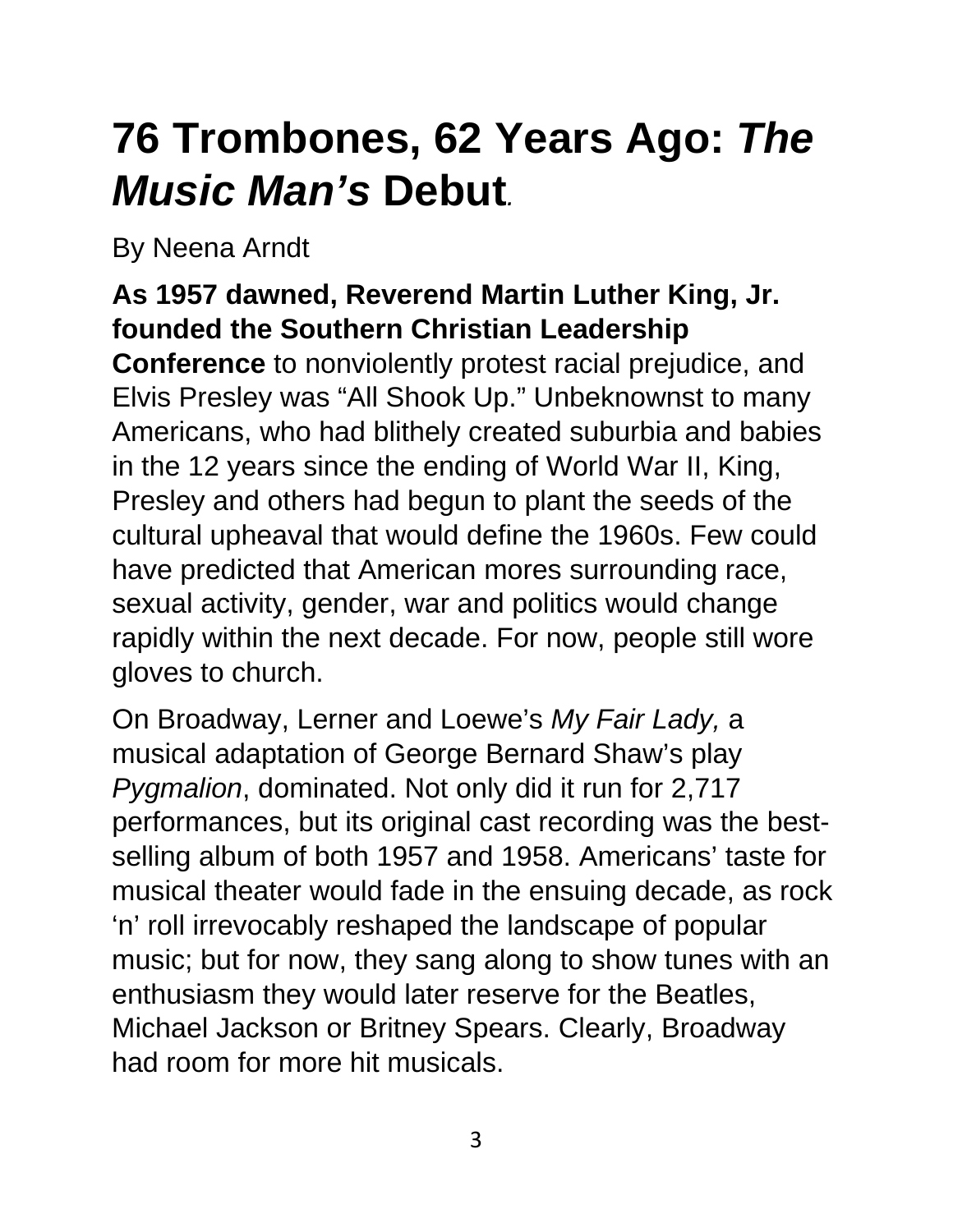*The Music Man* creator Meredith Willson, a flautist and piccolo player, composer, conductor and musical arranger, seemed on the surface an unlikely candidate to create Broadway's next hit, given his lack of experience in the medium. He began his career at age 19 playing in John Philip Sousa's band and later performed with the New York Philharmonic Orchestra. He then accepted a job as a musical director with NBC-TV, where he composed and arranged music for radio, and also worked in film, earning an Academy Award nomination for Best Original Score for *The Great Dictator*, Charlie Chaplin's 1940 political satire about Nazi Germany. In the late 1940s, Willson began working on the first of his three autobiographies, *And There I Stood with My Piccolo*. This lighthearted book explores Willson's turn-of-the-20th-century childhood in Mason City, Iowa, where he adroitly honed the skills that enabled his professional career in music while also wholeheartedly participating in small town misadventures. *And There I Stood with My Piccolo* would soon provide the thematic basis for *The Music Man,* which Willson sets in a slightly fictionalized version of Mason City called River City.

Given his previous work experience, it's hardly surprising that Willson first pitched *The Music Man* to television and film producers. After several rejections, he turned to his colleague Franklin Lacey, a producer and writer who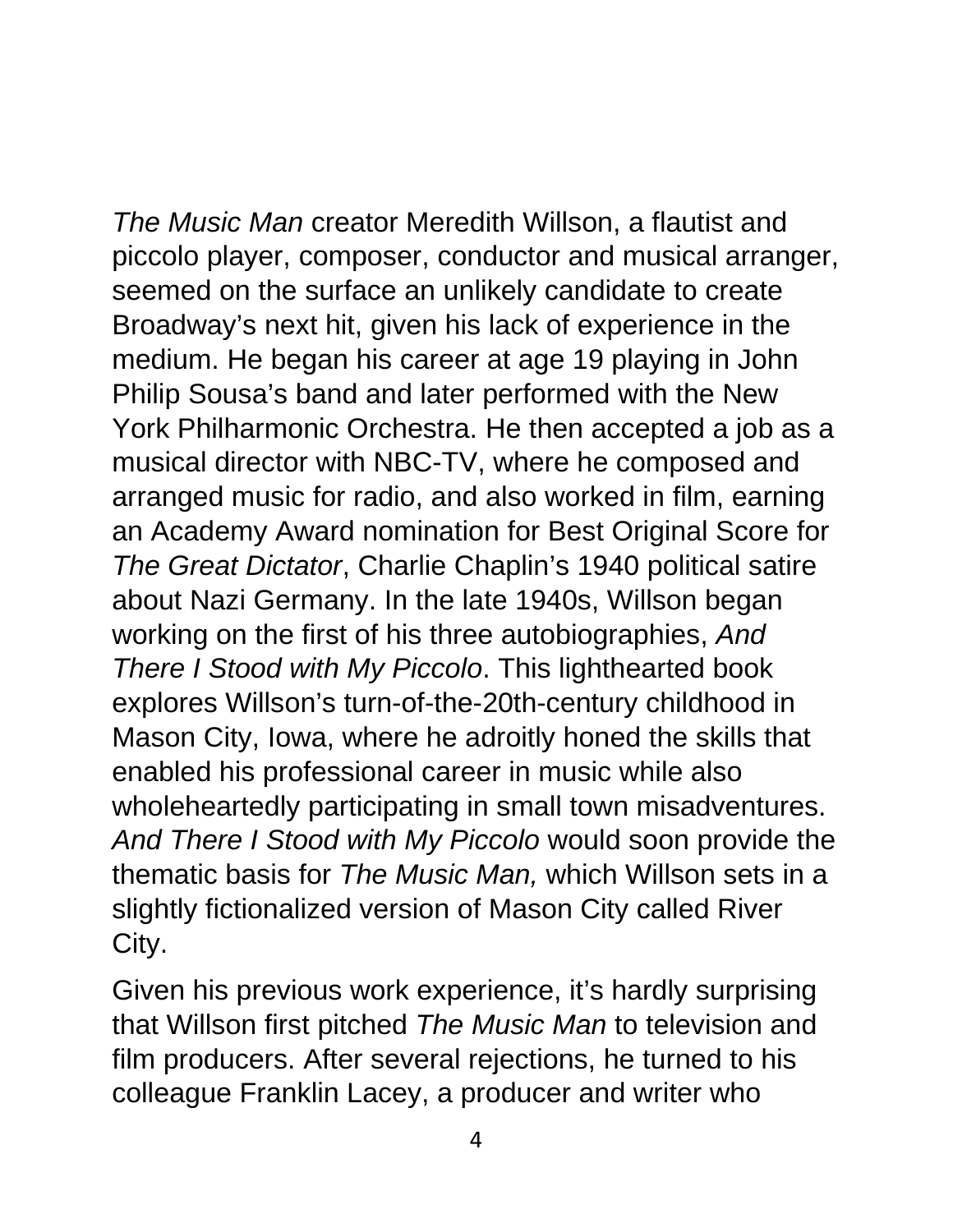helped Willson clarify the musical's story. After years of development and rejections, Broadway producer Kermit Bloomgarden agreed to mount the play. It premiered on December 19, 1957, and starred Barbara Cook as Marian Paroo and Robert Preston as Harold Hill. *The New York Times* critic Brooks Atkinson declared that Willson had "translated the thump and razzle-dazzle of brass-band lore into a warm and genial cartoon of American life." Indeed, Willson's score—inspired in equal parts by Sousa, barbershop quartets and the patter of traveling salesmen—bore little resemblance to those of other hit musicals. For instance, 1943's *Oklahoma!*, 1950's *Guys and Dolls* and 1951's *The King and I* and *My Fair Lady* all had broken from the breezy, comical styles of earlier musicals, which owed much to vaudeville. They featured complex scores that called for skilled singers and a full orchestra, and the songs played as much a part in the storytelling as the librettos. But, as Martin Gottfried notes in his book *Broadway Musicals*, "our musical theater's sound was born of show business and is steeped in a

outside of the theater allowed Willson to inject a freshsound into the Great White Way. Three months before *The Music Man* opened, another extraordinary musical made its debut: *West Side Story*. With its soaring score by Leonard Bernstein (a versatile

Broadway vernacular. Years of artistic inbreeding had

been influenced by too few composers." Coming from

made it even more Broadway…too many composers had

composer with a more classical bent than Willson), lyrics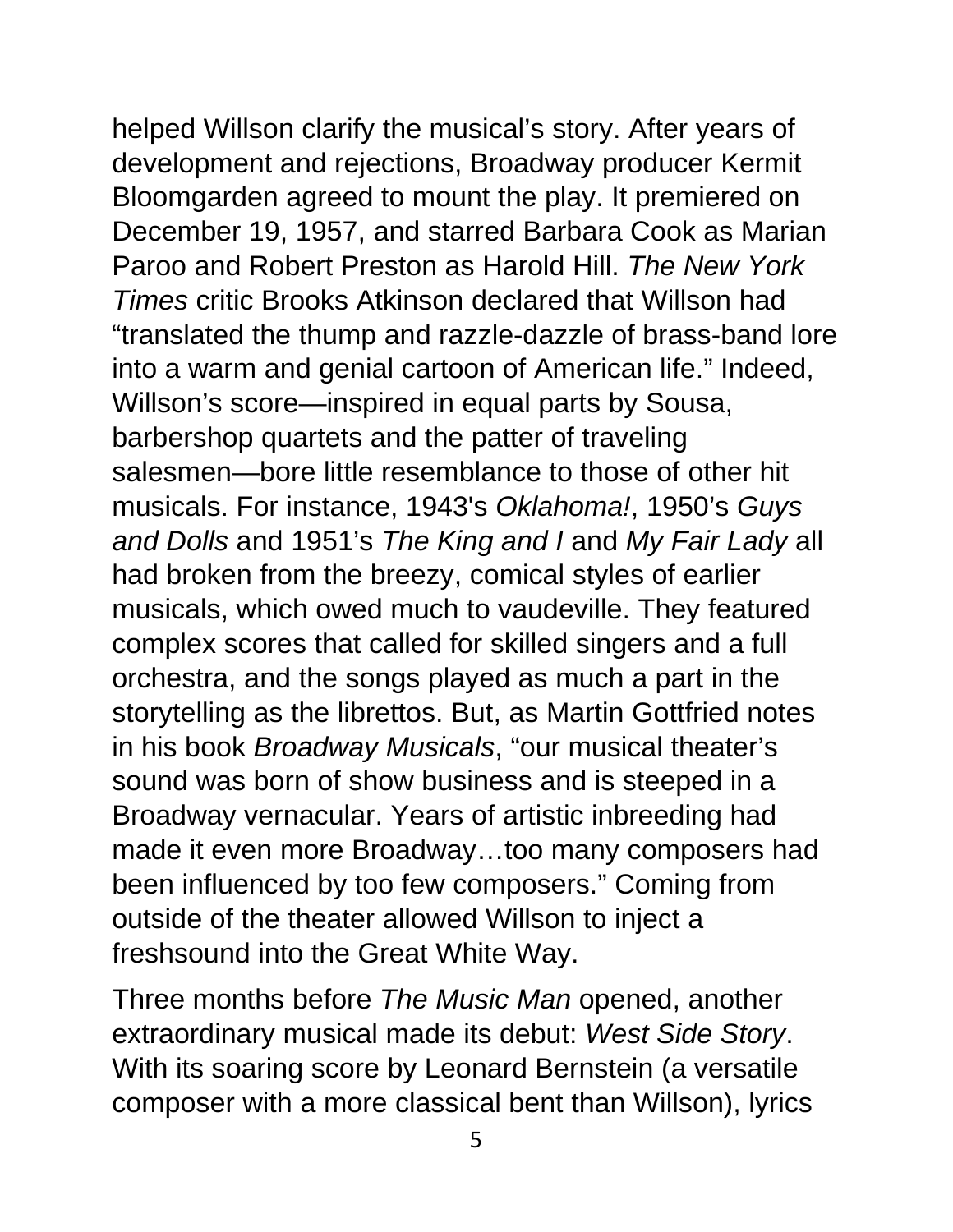by a young Stephen Sondheim, book by Arthur Laurents and direction and choreography by Jerome Robbins, the show adapted *Romeo and Juliet*'s timeless story to 1950s New York. The two shows vied for Tony Awards; to the surprise of some, *The Music Man* won Best New Musical.

That both of these shows could coexist on Broadway speaks to musical theater's ability to incorporate different musical genres. This would prove important as the 1960s progressed and the traditional show tune fell out of style; composers would soon incorporate rock 'n' roll, and later rap, into musical theater. But today, even as music and culture continue to reinvent themselves, *The Music Man*  clings to popularity as stubbornly as its characters adhere to their Iowan customs. Broadway's outsider, Meredith Willson, has gone down in history as one of its greatest innovators.

*Neena Arndt is the Resident Dramaturg at Goodman Theatre.*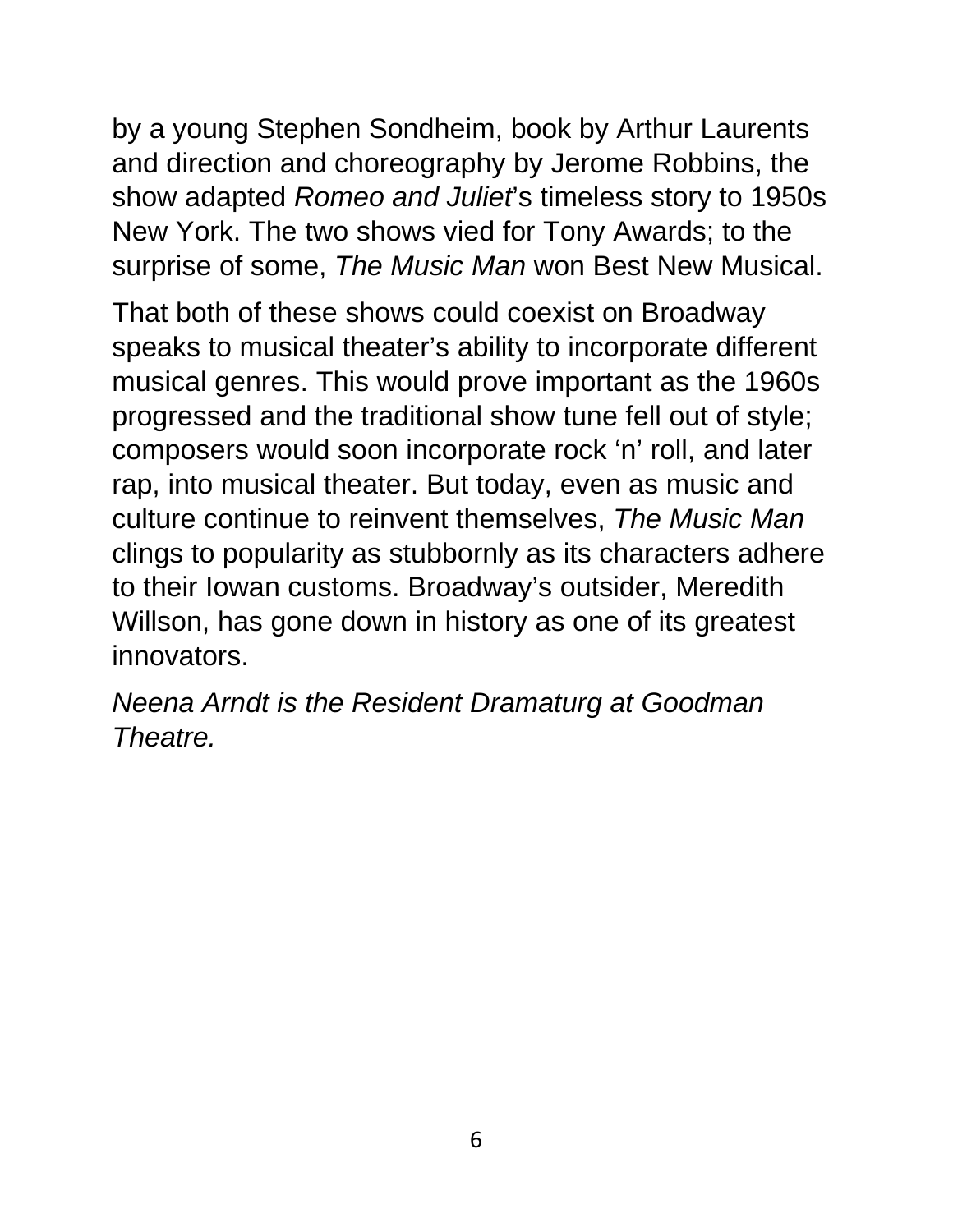## **Falling in Love with the Stage Musical**

*Mary Zimmerman on the Great American Art Form*

By Thomas Connors

**Whether it's finding your voice in a high school production or falling for a touring show in Chicago's Theater District,** musicals are what get many of us hooked on theater. That wasn't the case for director Mary Zimmerman, who shot to fame with *Metamorphoses*, her visually poetic rendering of Ovid. Straight plays were more her thing. But from Leonard Bernstein's *Candide* to the Damon Runyan-inspired *Guys and Dolls*, to her own adaption of *The Jungle Book*, the Tony Award-winning director has brought her unique style to this beloved American entertainment. She's long exercised her chops on the Goodman stage and now returns with *The Music Man*, the 1957 classic about a smooth-talking swindler and the small Midwestern town he wraps around his little finger.

Known for adapting long and sometimes difficult texts from Homer's *The Odyssey* to the Chinese legend *The White Snake*—Zimmerman is quick to praise the makers of the American musical. "I am always fascinated to learn from people who are the very best at what they did," she says. "And these classic musicals I've been doing, they're all by these masters of entertainment. *Guys and Dolls*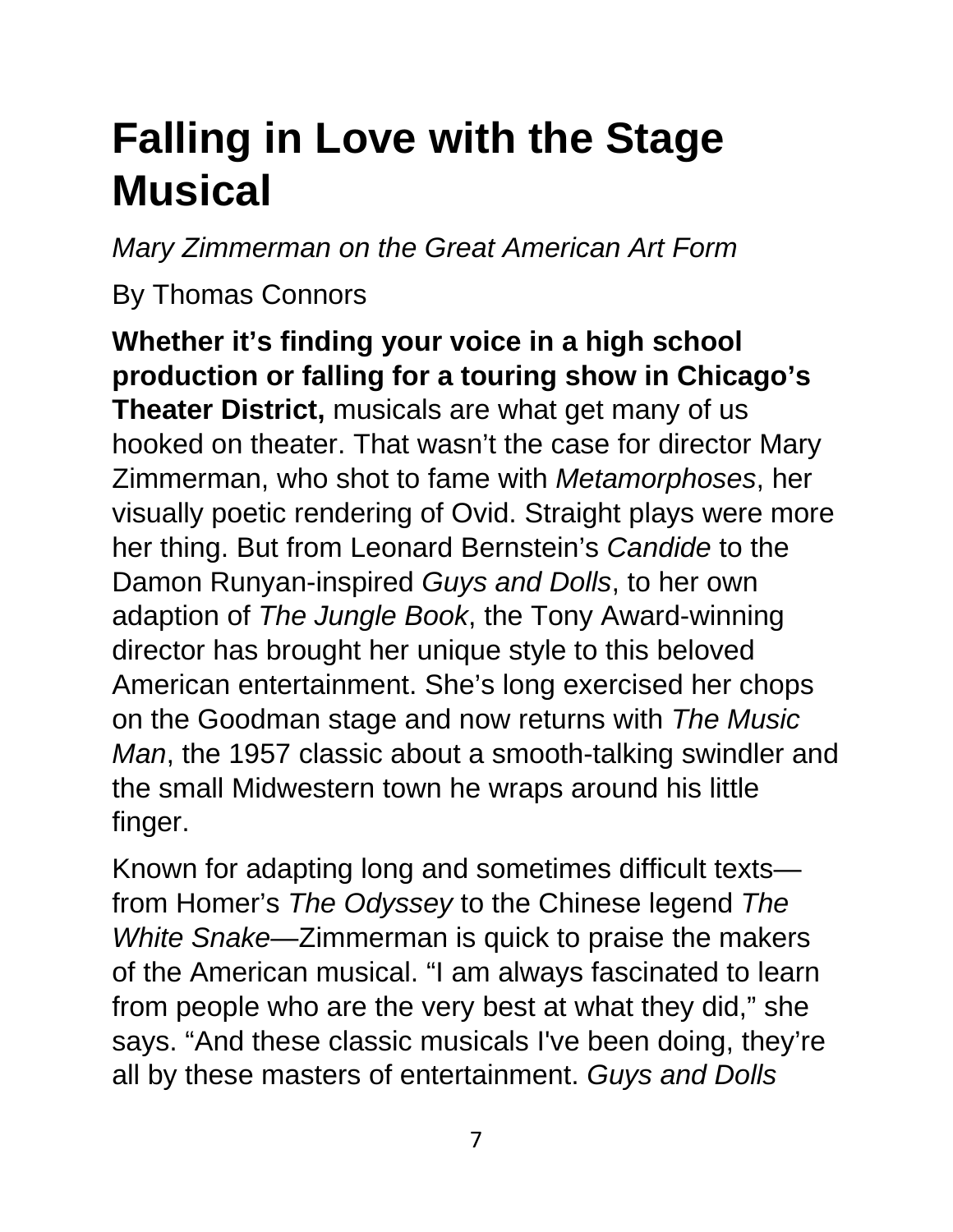clicks like a machine. Everything hangs on everything else in that show. And in *The Music Man*, I feel that too. There's very little that strays. It's all of a piece."

Zimmerman first found herself at home with musicals in 2010, when she mounted *Candide* in the Goodman's Albert Theatre. "That show was in keeping with what I have done all my life in that I did a new book based on the novel, so it was an adaptation of a story, a story that has an epic, episodic quality, which is something I have always been attracted to. And part of the reason I loved it so much was I had just come off doing two or three operas in a row, which is sort of going all the way to the farthest point of the music theater universe. So to come back to people who are also really actors and creatures of entertainment and unbelievably game and able to do anything you ask them while singing, was so refreshing."

Which isn't to suggest that working at New York's Metropolitan Opera (where she has directed Donizetti's *Lucia di Lammermoor* and *Dvořák's Rusalka*, among others) isn't thrilling, but a different kind of challenge. "Early in my experience at the Met, my stage manager took me aside at lunch and she said, 'You are talking to them like they are actors. They are not actors, they are acrobats.' And that's very true. With dialogue in the theater, the actors and director constantly make choices regarding pitch, pace and rhythm with volume and accent. With opera, that's all in the score. I'm not the boss in the room. The composer is."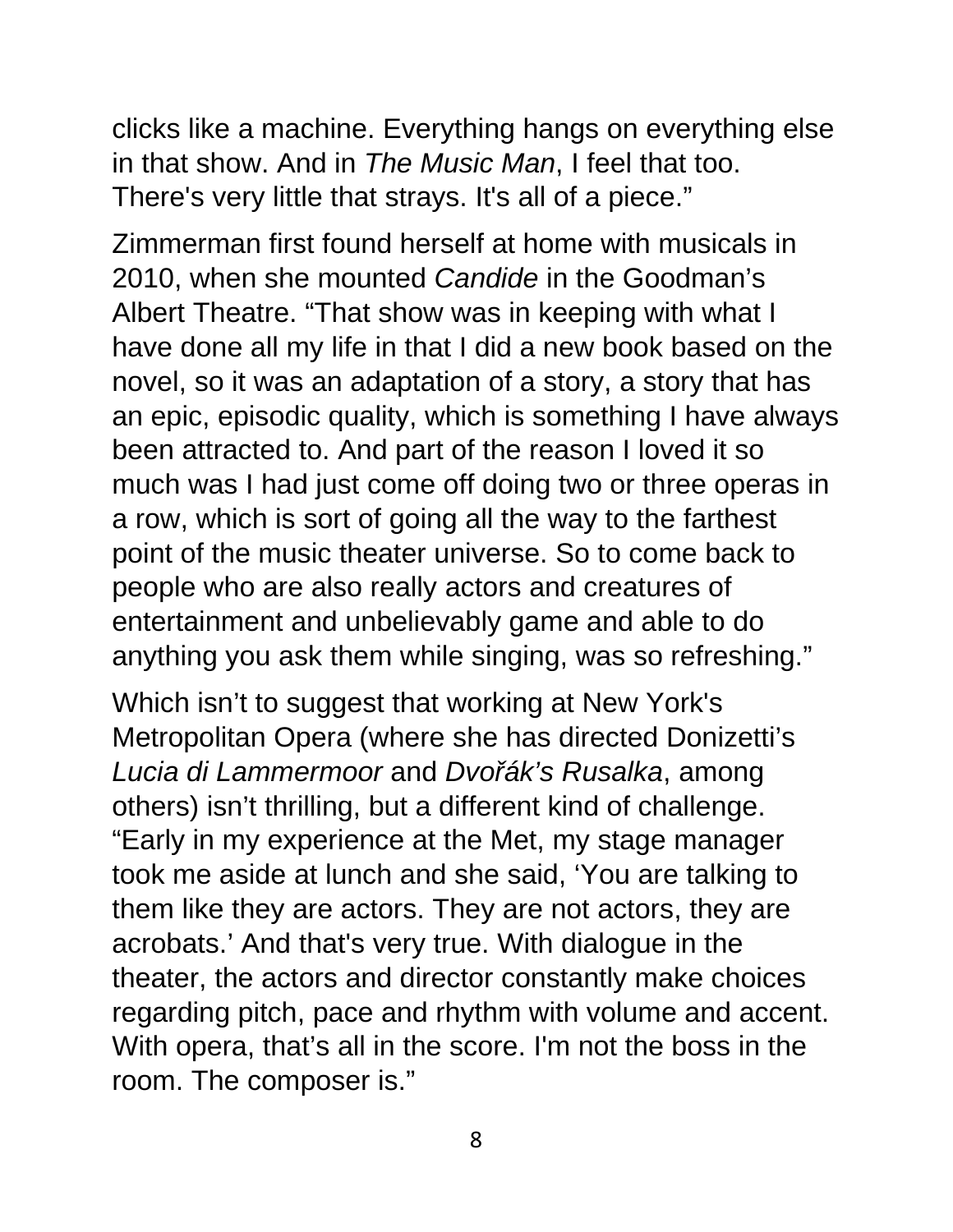Although more fully in charge as she directs *The Music Man*, the experience differs from a project such as *Mirror of the Invisible World*, in which Zimmerman adapted the work of 12th-century Persian poet, Nisami Ganjavi. For starters, the script and the story it tells are already set. Audiences who only know Zimmerman's original productions, in which minimalist decor and metaphor often play a part, may wonder what on earth she'll do with a show that's as straight as a field of corn shooting skyward in the summer sun. "When I do these classic shows, people sometimes think I may be deconstructive and sort of attack the text in some way," suggests Zimmerman. "But I have never been that way. My adaptation work is always faithful. And I would not spend my time and my life on a text I did not love. I am not out to take apart. I want to learn from the thing that it is."

Perhaps more than the other standard musicals she's tackled, *The Music Man* resonates personally with Zimmerman, who grew up in Nebraska. And she's drawn to Marian, the less-than-loved librarian. "She is a very specific character and not the smiling, gracious soprano that a lot of musicals might have," notes Zimmerman. "She has read Balzac and Rabelais and she doesn't have anyone to talk to about it. And I know what that's like. The first sentence we hear about the heroine of our musical is, 'We got us this stuck up music teacher in town.' And you know what? She kind of is. She is a bit of a know-it-all. Harold Hill has something that she needs, which is just the joy of life."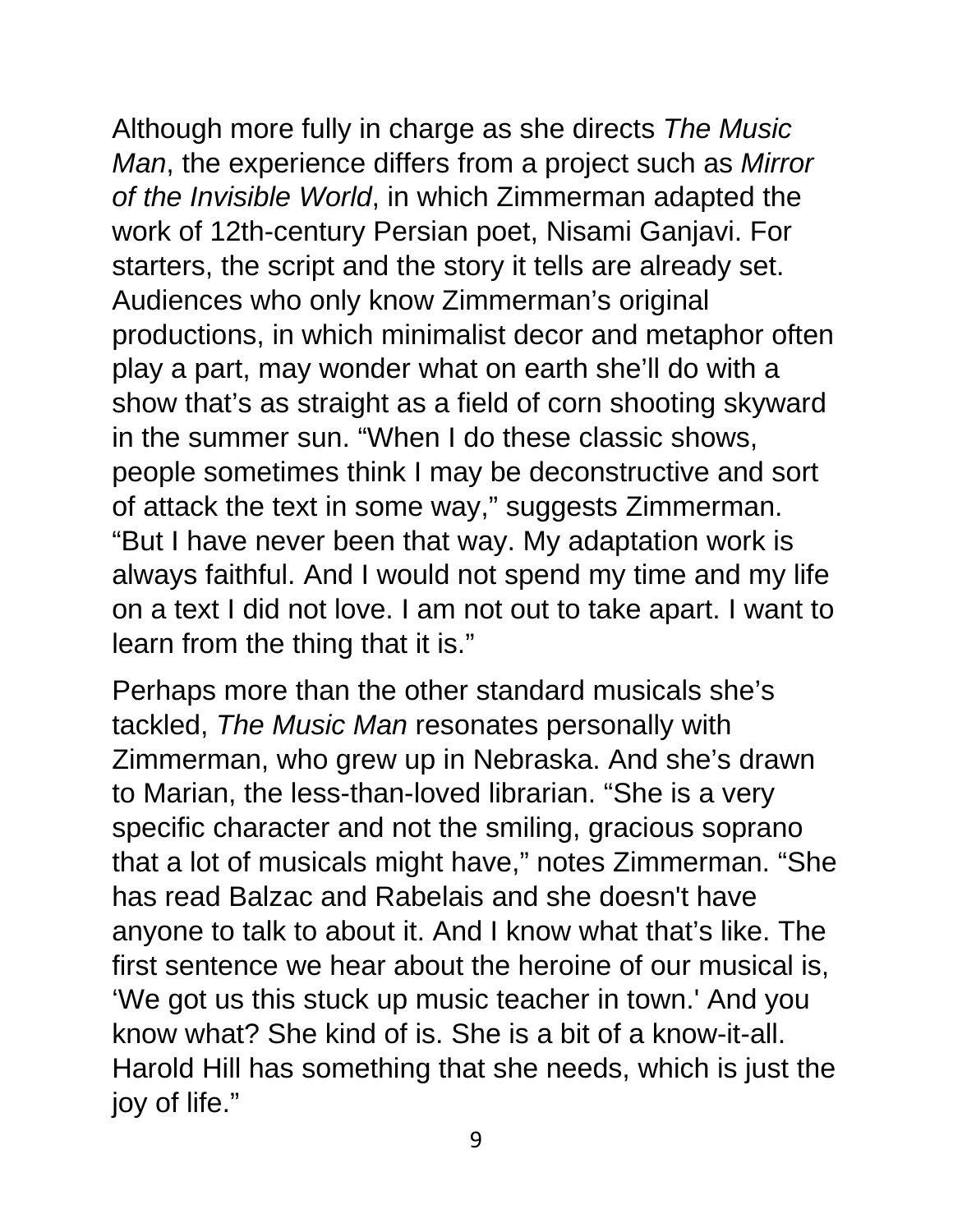The joy of musicals has sometimes eluded Zimmerman in the past. She admits to sitting unmoved through a few as everyone around her sobbed, then leapt to their feet when the curtain came down. But now, having worked intimately on some of the great ones she understands how much effort, skill and love goes into every aspect of these shows. "I love that moment where the characters are talking and then it's like a plane going down the runway, that beautiful moment of liftoff into music. The merging of the interior of the person and spoken text with this highly artful composition. There's just something about that that strikes at the heart."

*Thomas Connors is a Chicago-based freelance writer and the Chicago Editor of Playbill.*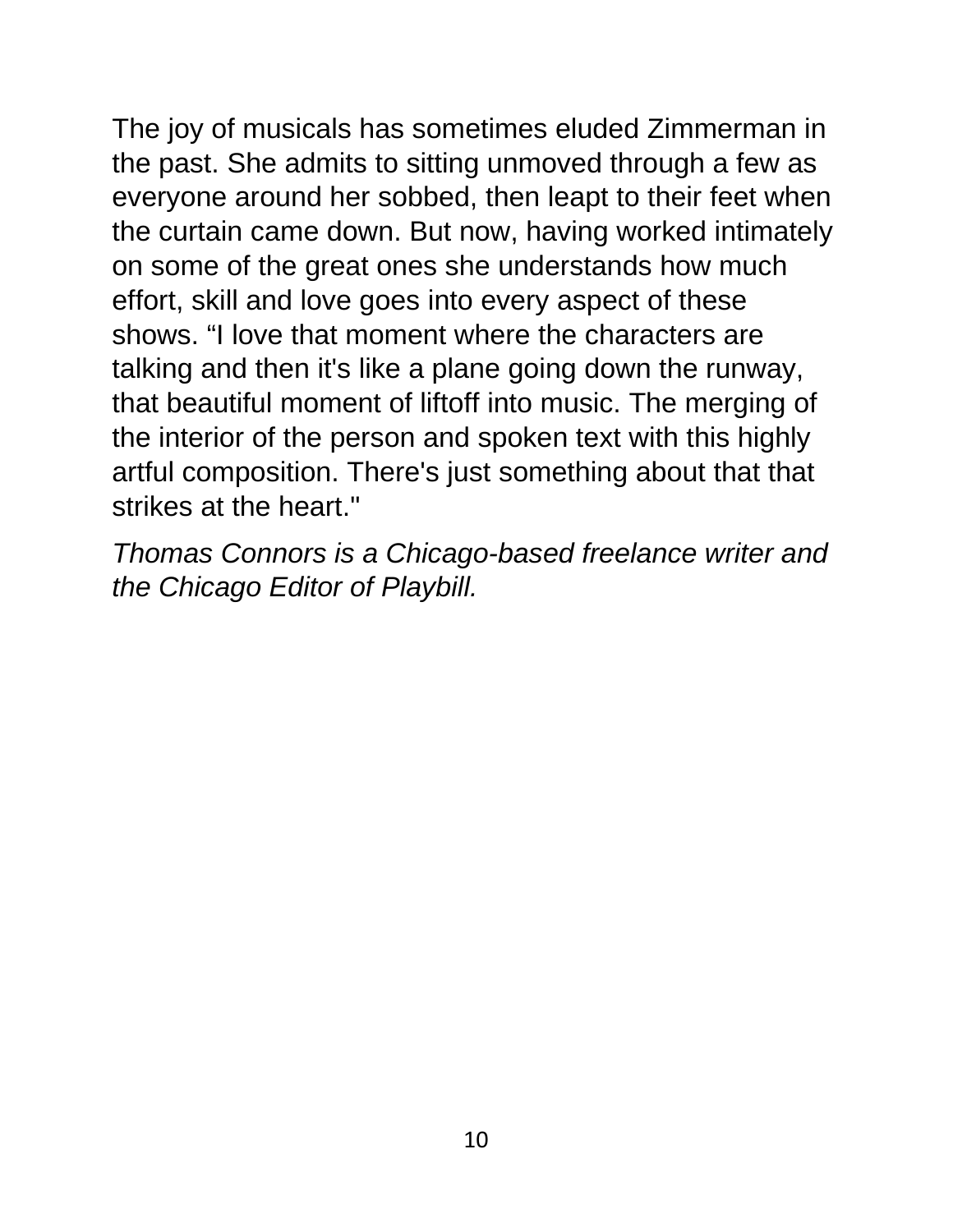## **Iowa Stubborn**

By Meredith Willson

*This comic essay, in which Meredith Willson discusses his inspiration for* The Music Man*, was originally published in*  The New York Herald Tribune*.*

**I lived in Mason City, Iowa, till I was sixteen.** With my folks. My brother is a very smart man in the industrial field. Light aggregate concrete. In fact, he is an expert. I don't mind telling that to you, but it's the first time I've ever told it to him. That's what we call Iowa-stubborn.

My wife and I made a homecoming appearance at a home show in Des Moines seven or eight years ago and didn't receive enough applause to get us out onto the platform. There were lots of Mason City people there, too, including several of my kissing relatives. That's what we call Iowacontrary. ("Who do you think they are, anyway?")

In 1949 Frank Loesser said, "I think you ought to write a musical comedy about Iowa." I thought it was a good idea and I wanted very much to do it but I refused, just to prove Frank was wrong.

Goodman Ace made the same suggestion a year later and I refused again for the same reason. Nobody brought it up any more for some time, and I began to think they thought I couldn't do it. So, of course, I had to give it a try. That's what we call Iowa arrogance.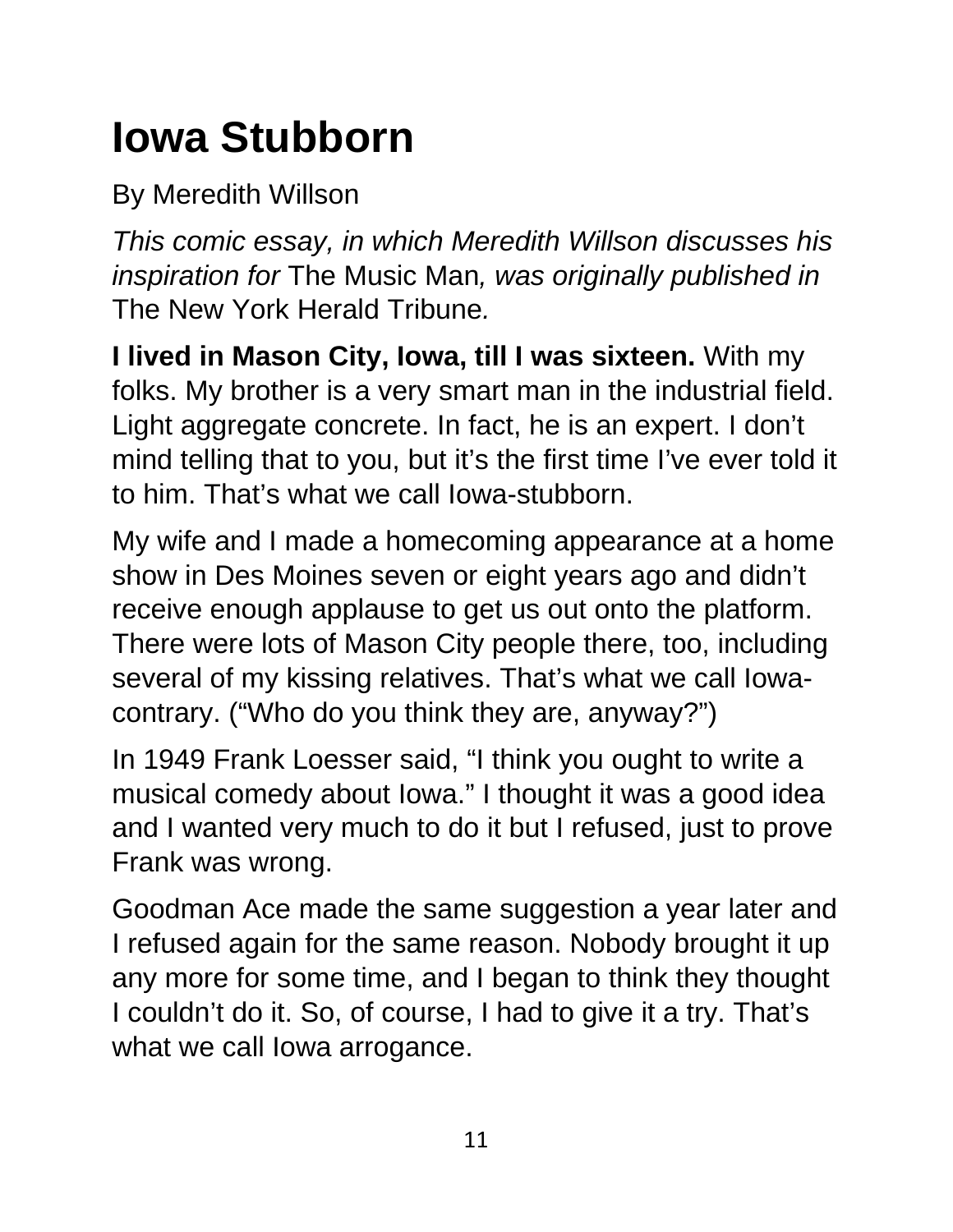The existence of The Music Man proves Somerset Maugham's contention that anybody with a good memory can write down a story. I remember my childhood so well that each character in the show is not one, but a composite of three or four different people. One possible exception could be Marian Paroo (the leading lady) who I think is mostly my mother, although I didn't realize this myself until the second week in Philadelphia.

Harold Hill, the starring role, is so many people that I remember different ones every time I see the show. The period is 1912 when I was ten years old, so I suppose some of the points of view are reflected in the ten-year-old role of Winthrop. I'm pretty sure Mason City never had a mayor exactly like Mayor Shinn, but the lady who used to help mama clean house on Saturdays, a wonderful German lady named Mrs. Buehler, is close to identical with Mrs. Paroo, except that the German has become Irish.

Some Iowans who have seen *The Music Man* in rehearsal have called it an Iowan's attempt to pay tribute to his home state. I'm glad they feel that way because that's what I meant it to be even though I didn't rose-color up our stubborn ways. Anyway, the show ("what there is of it, and there's a lot of it, such as it is," sample comment from Cousin Phil) has been taken off the paper and put onto the stage with faithfulness. In taking pains and care in this regard it is Morton Da Costa's best, and although I haven't been on Broadway before, I've been around Broadway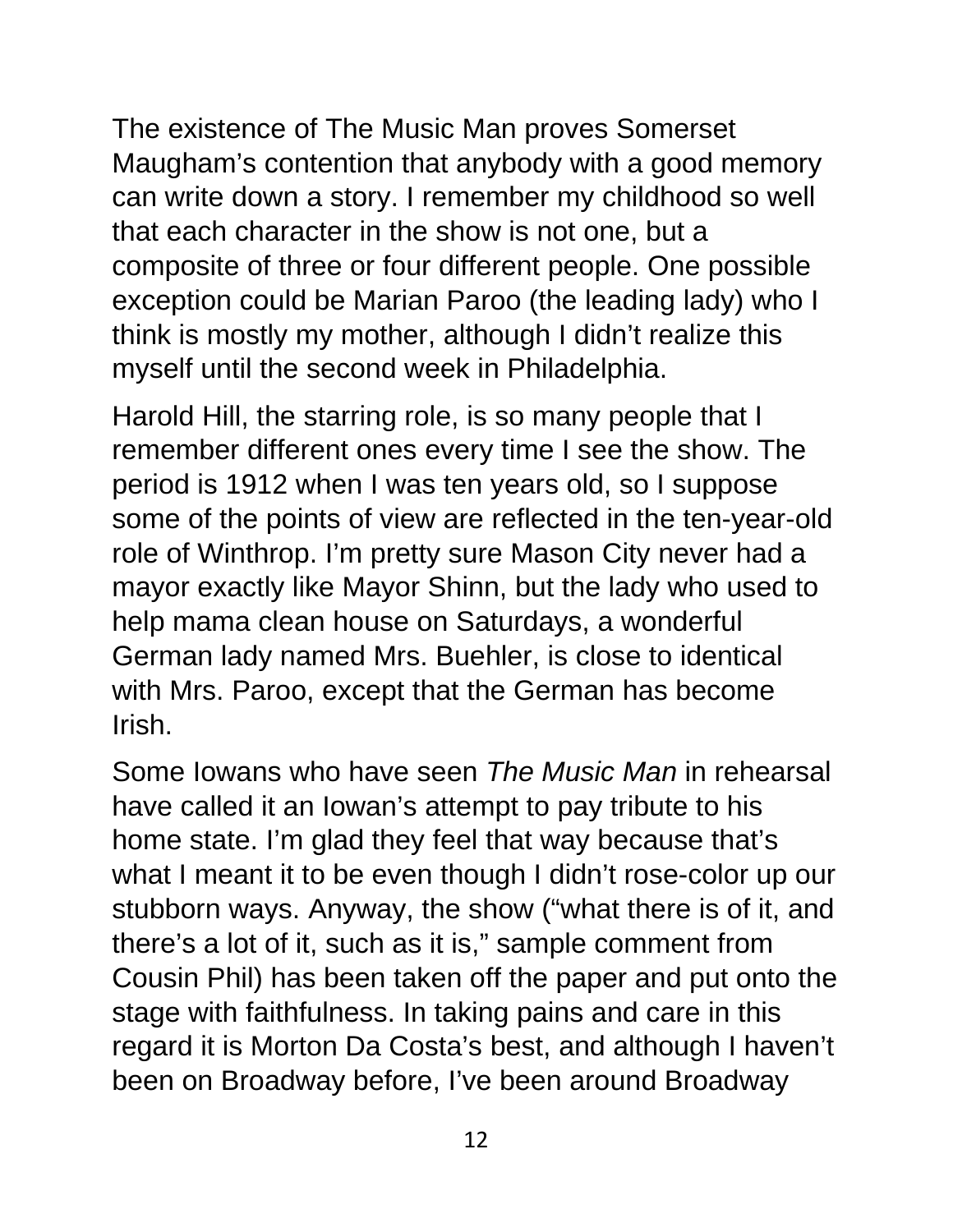long enough to observe that Morton Da Costa's best is the best there is. The same goes for Kermit Bloomgarden and Herb Greene. And the company. And there goes my last alibi.

*Robert Reiniger "Meredith" Willson (May 18, 1902 – June 15, 1984) was an American flautist, composer, conductor, musical arranger, bandleader and playwright, best known for writing the book, music, and lyrics for* The Music Man*. His film scores were twice nominated for Academy Awards.*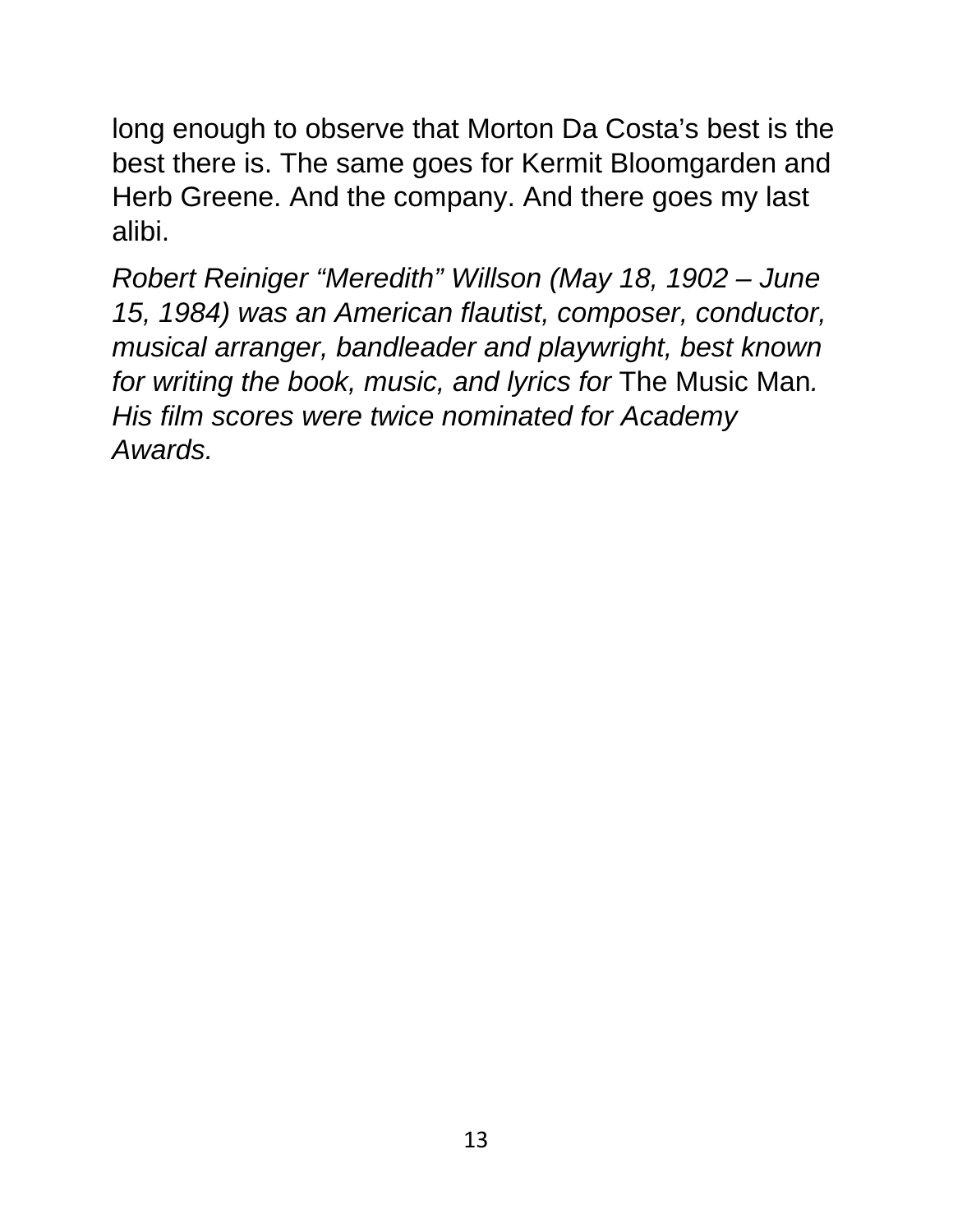### **Mary Zimmerman Celebrates 25 Years**

*A look back at Zimmerman's visually arresting work, which has enthralled Goodman audiences over the past two decades.*

- The Baltimore Waltz
- The Notebooks of Leonardo da Vinci
- Journey to the West
- All's Well That Ends Well
- Mirror or the Invisible World
- The Notebooks of Leonardo da Vinci
- The Odyssey
- Galileo Galilei
- Trojan Women
- Silk
- Pericles
- Mirror of the Invisible World
- Candide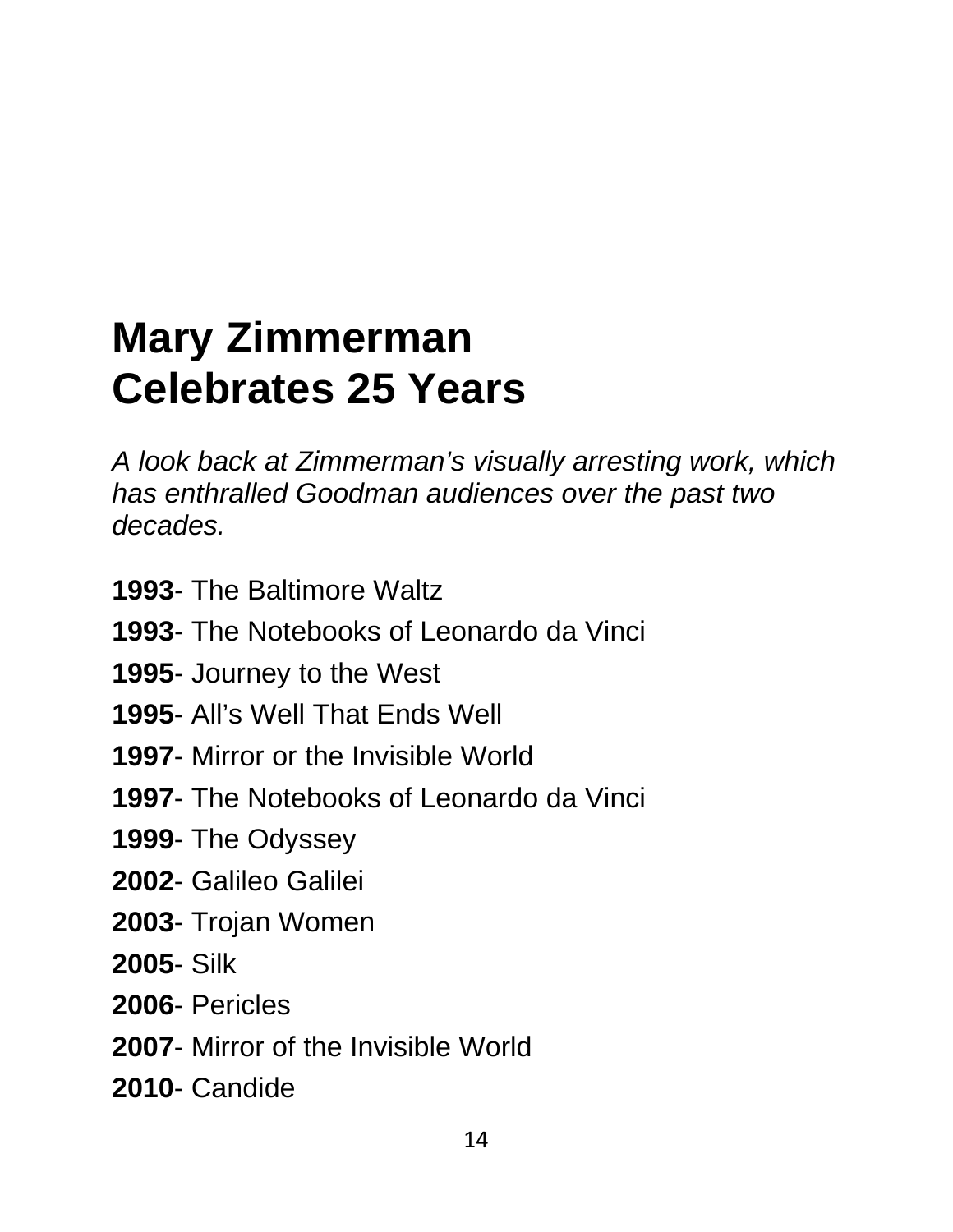**2013**- The Jungle Book **2014**- The White Snake **2016**- Wonderful Town

### **Goodman Theatre**

Robert Falls, **Artistic Director** Roche Schulfer, **Executive Director** Presents *The Music Man* Book, Music and Lyrics by **Meredith Willson** Based on a Story by **Meredith Willson and Franklin Lacey** Directed by **Mary Zimmerman** Musical Direction by **Jermaine Hill** Choreography by **Denis Jones** Set Design by

15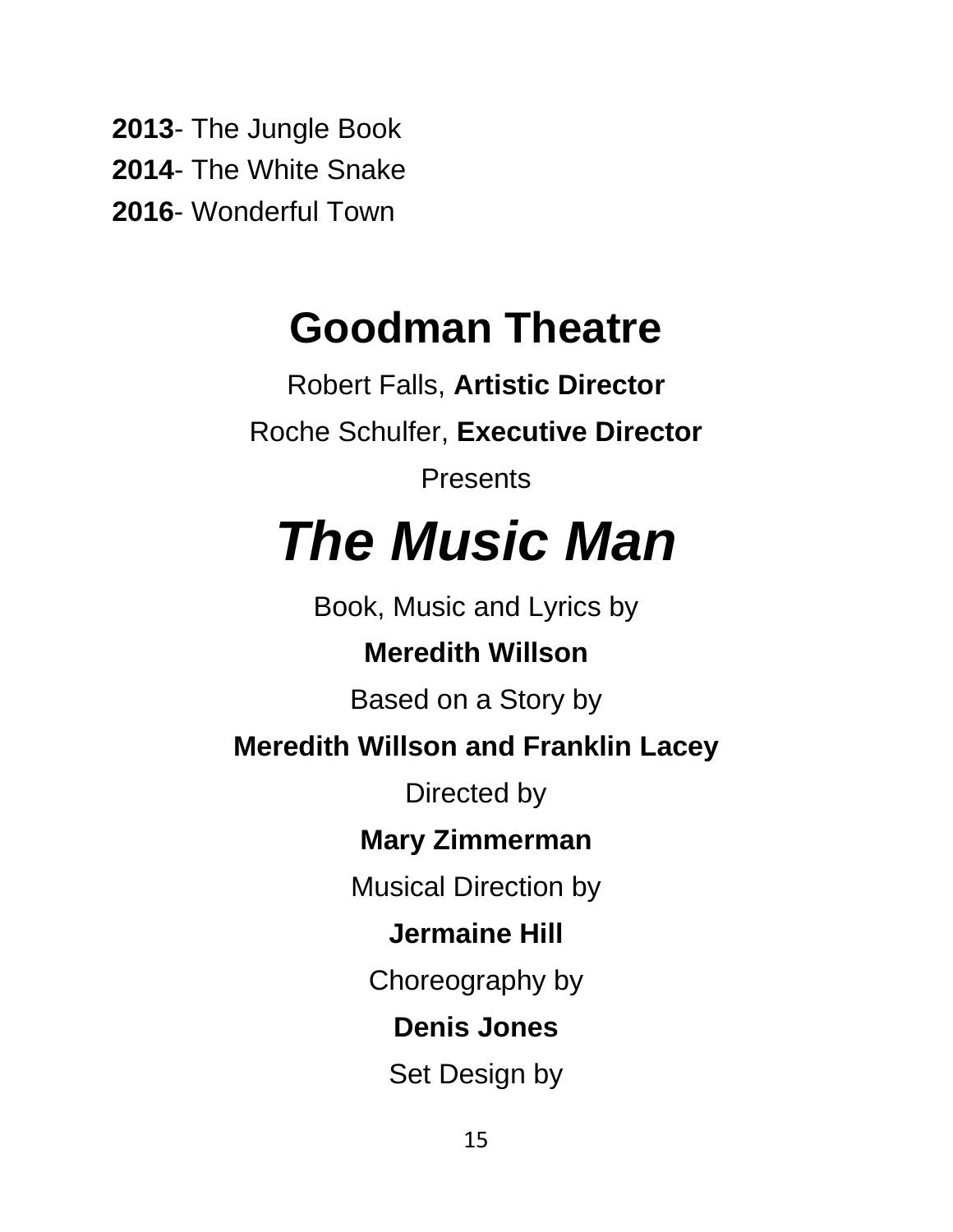**Daniel Ostling** Costume Design by **Ana Kuzmanic**

Lighting Design by

**T.J. Gerckens**

Sound Design by

**Ray Nardelli**

Casting by

#### **Adam Belcuore, CSA**

New York Casting by

**Telsey + Company** 

#### **Rachel Hoffman, CSA**

Production Stage Manager

#### **Alden Vasquez\***

Stage Manager

#### **Kimberly Ann McCann\***

Assistant Stage Manager

#### **Jaqueline Saldana\***

Lead Corporate Sponsor Major Corporate Sponsor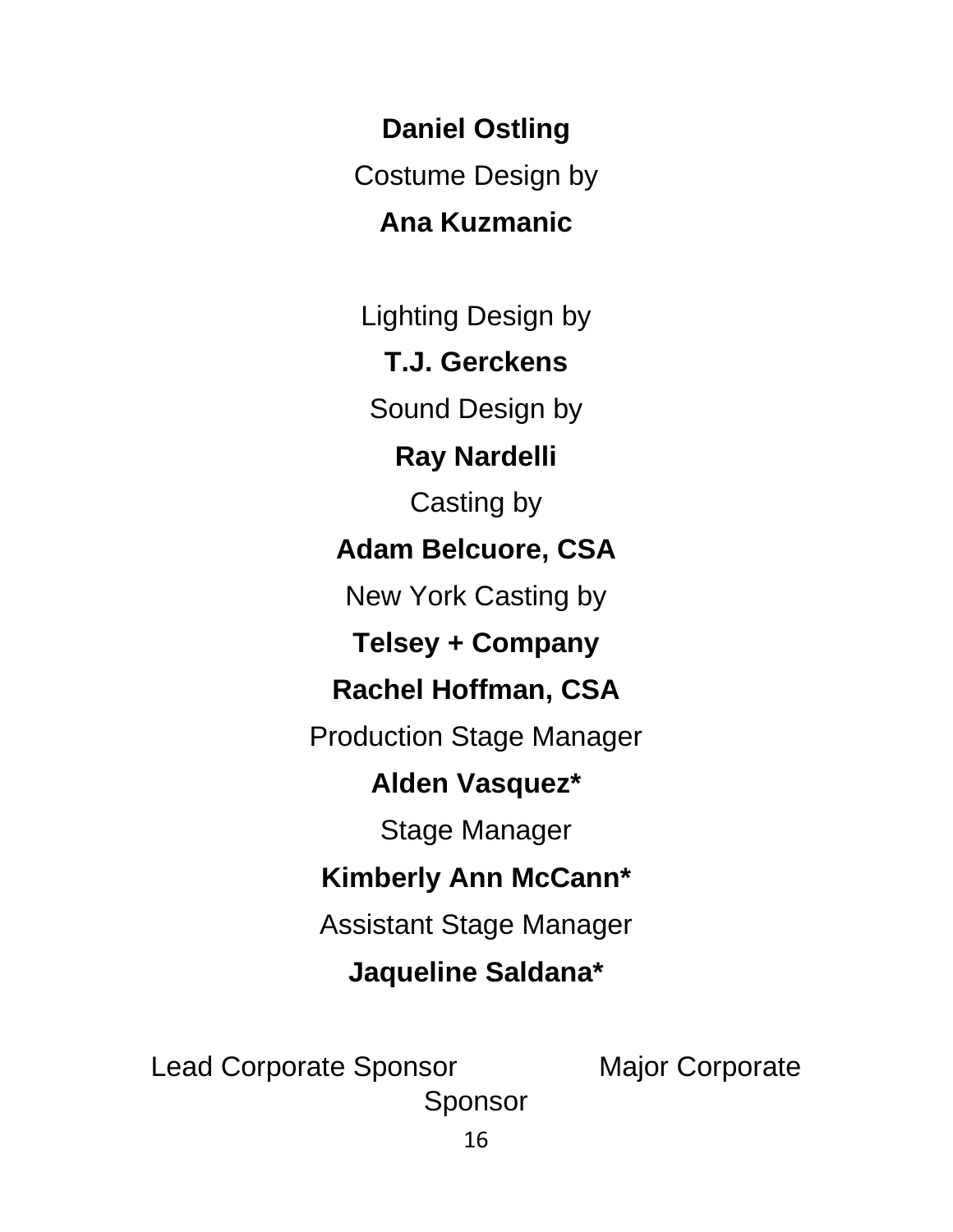**NORTHERN TRUST WINSTON & STRAWN, LLP**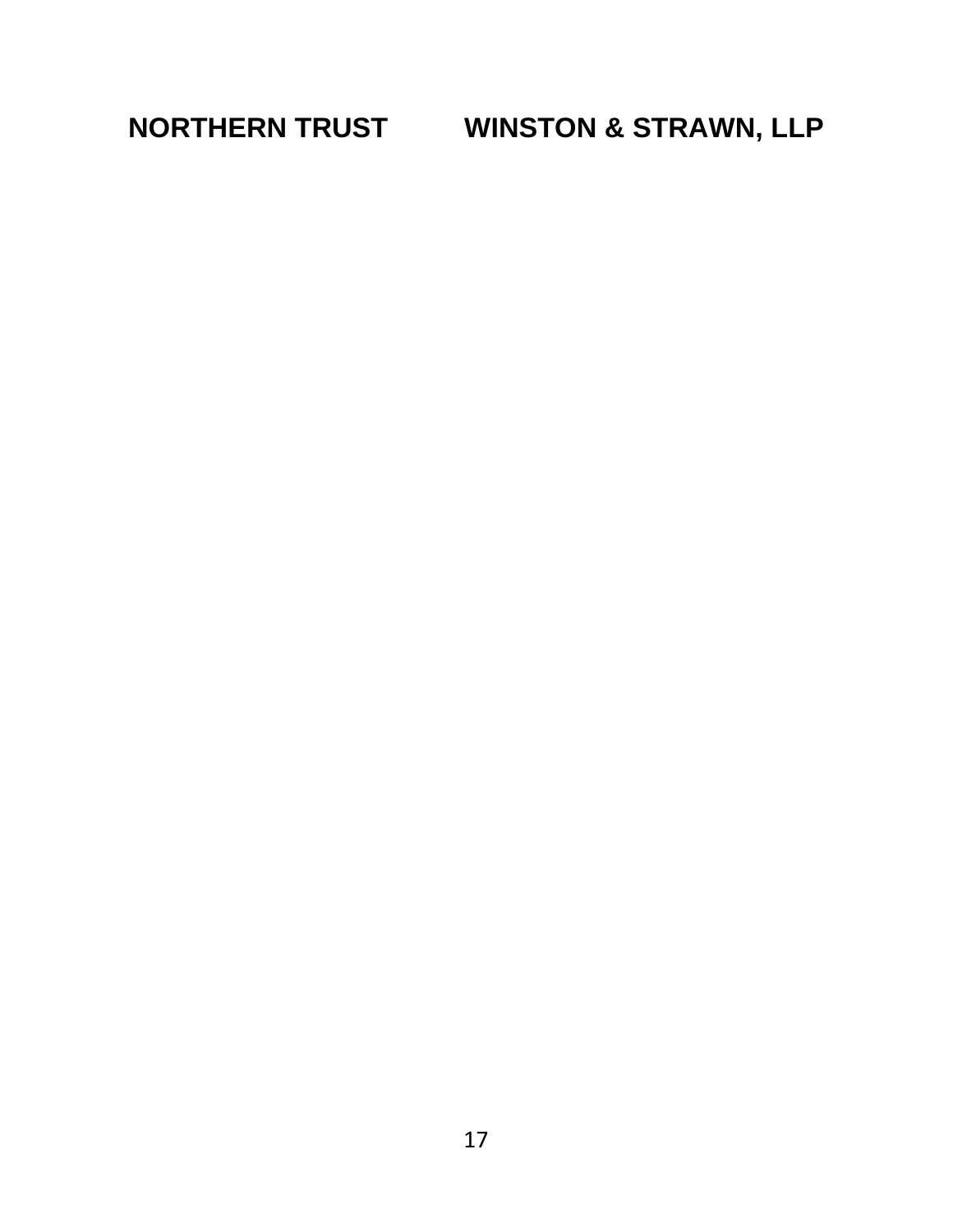## cast

| Conductor/Marcellus Washburn. Jonathan Butler-<br>Duplessis*   |
|----------------------------------------------------------------|
| Salesman/Constable Locke. George Andrew<br>Wolff*              |
| Salesman/Ewart Dunlop/Quartet Jonathan<br><b>Schwart</b>       |
| Crowle*                                                        |
| Salesman/Oliver Hix/Farmer/Quartet. . Jeremy Peter<br>Johnson* |
| Newspaper Reader Matt<br>Casey*                                |
| Farmer's WifeLaura<br>Savage*                                  |
| Sudia*                                                         |
| Harold Hill Geoff<br>Packard*                                  |
| Rains*                                                         |
| Haskins*                                                       |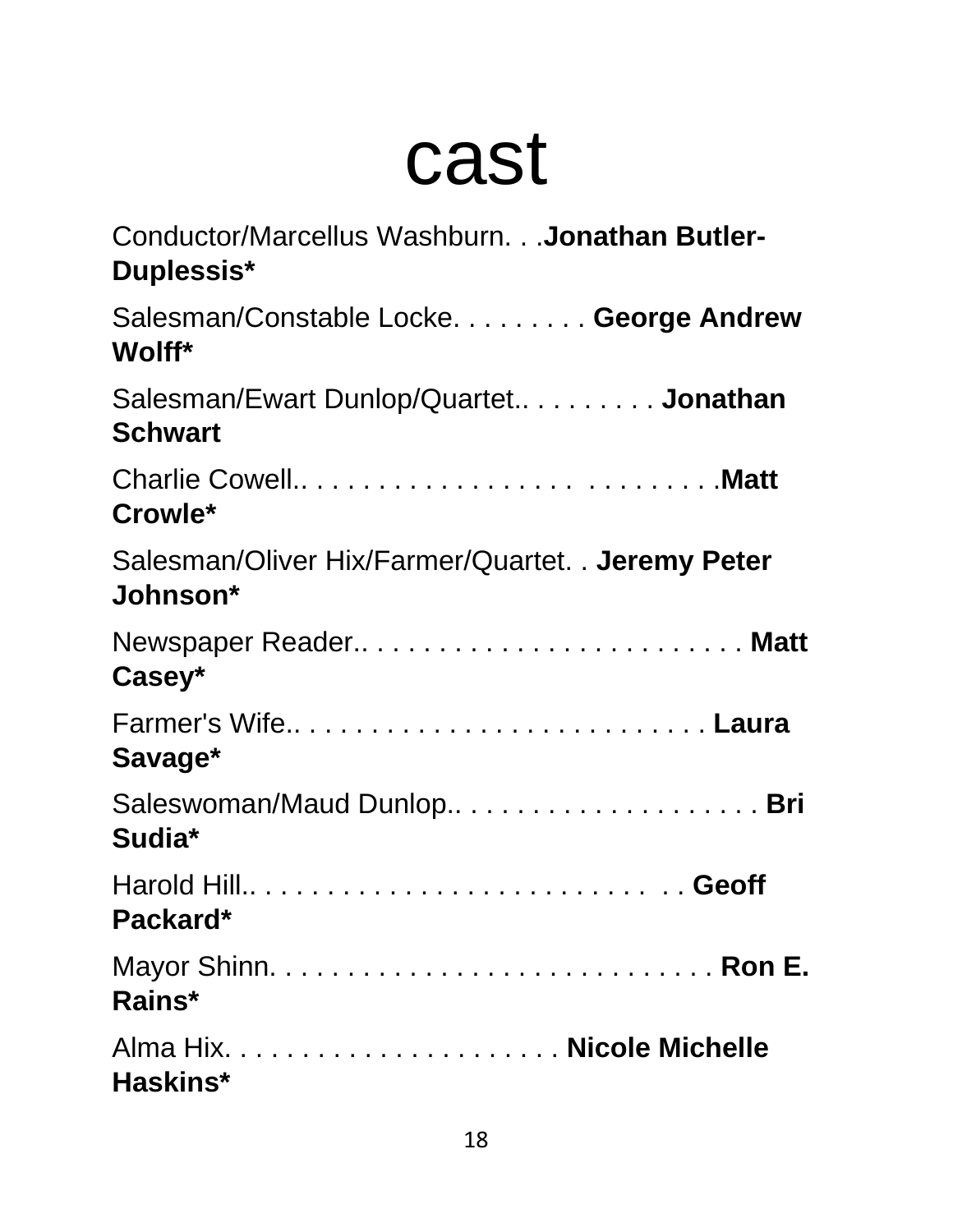| Castillo*                                                                                                                                                                                                                          |
|------------------------------------------------------------------------------------------------------------------------------------------------------------------------------------------------------------------------------------|
| Jacey Squires/Quartet. Christopher Kale<br>Jones*                                                                                                                                                                                  |
| Marian Paroo Monica<br>West*                                                                                                                                                                                                       |
| Ernster*                                                                                                                                                                                                                           |
| Amaryllis Squires Sophie<br><b>Ackerman</b>                                                                                                                                                                                        |
| Graf                                                                                                                                                                                                                               |
| Eulalie Mackecknie Shinn. Heidi<br>Kettenring*                                                                                                                                                                                     |
| Vega*                                                                                                                                                                                                                              |
| <b>Milla Liss Millange State State State State State State State State State State State State State State State State State State State State State State State State State State State State State State State State State S</b> |
| Konicek*                                                                                                                                                                                                                           |
| Felthous*                                                                                                                                                                                                                          |
| <b>Davis</b>                                                                                                                                                                                                                       |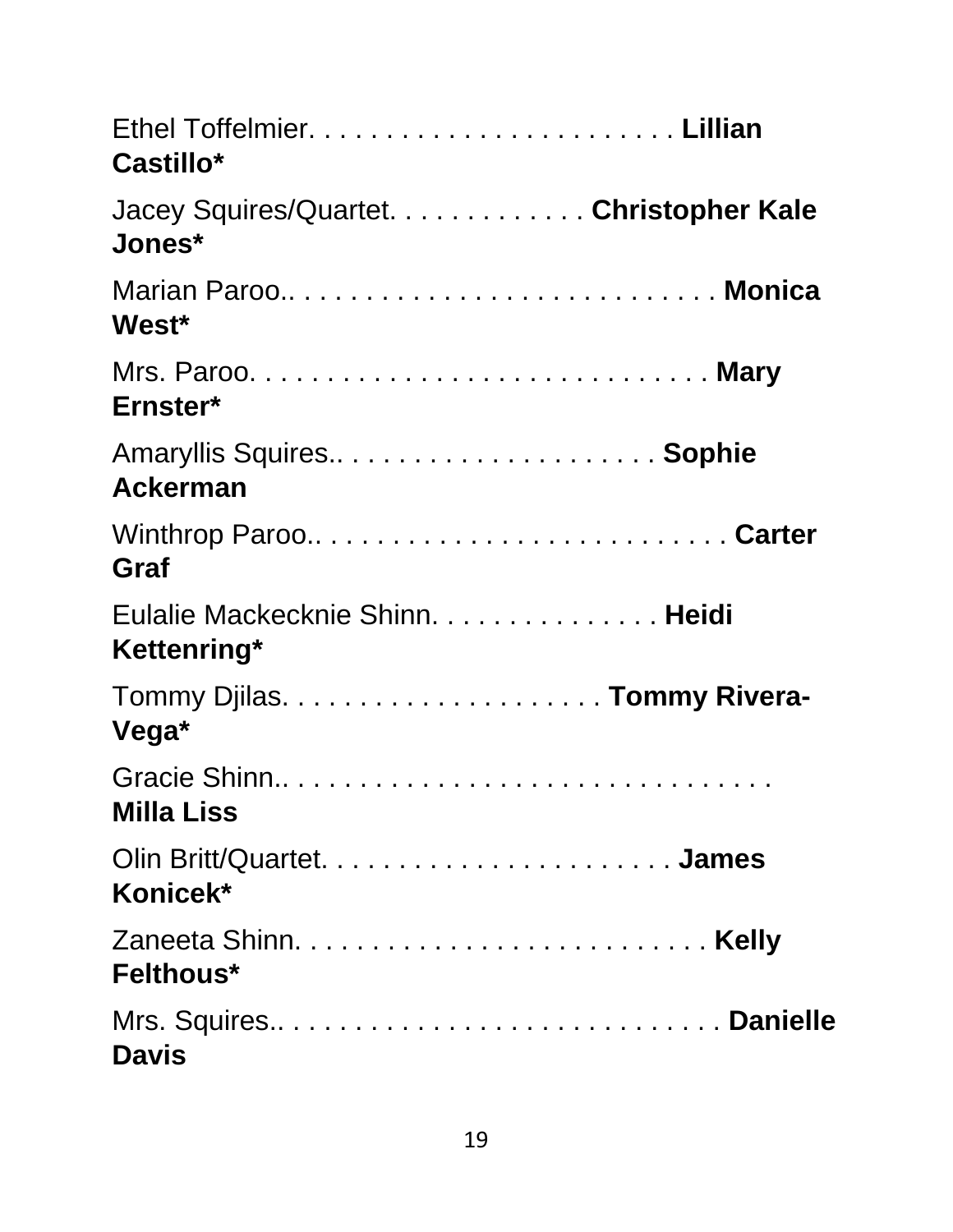## orchestra

| Music Director/Conductor/Piano<br><b>Jermaine Hill</b> |
|--------------------------------------------------------|
| <b>Trumfio</b>                                         |
| Leinheiser                                             |
| Grimm                                                  |
| <b>Dyke</b>                                            |
| TromboneChristopher<br><b>Davis</b>                    |
| <b>Nelson</b>                                          |
| <b>Thomas</b>                                          |
| <b>Campos</b>                                          |
| <b>Webb</b>                                            |
| Drumset/PercussionDan<br>Leali                         |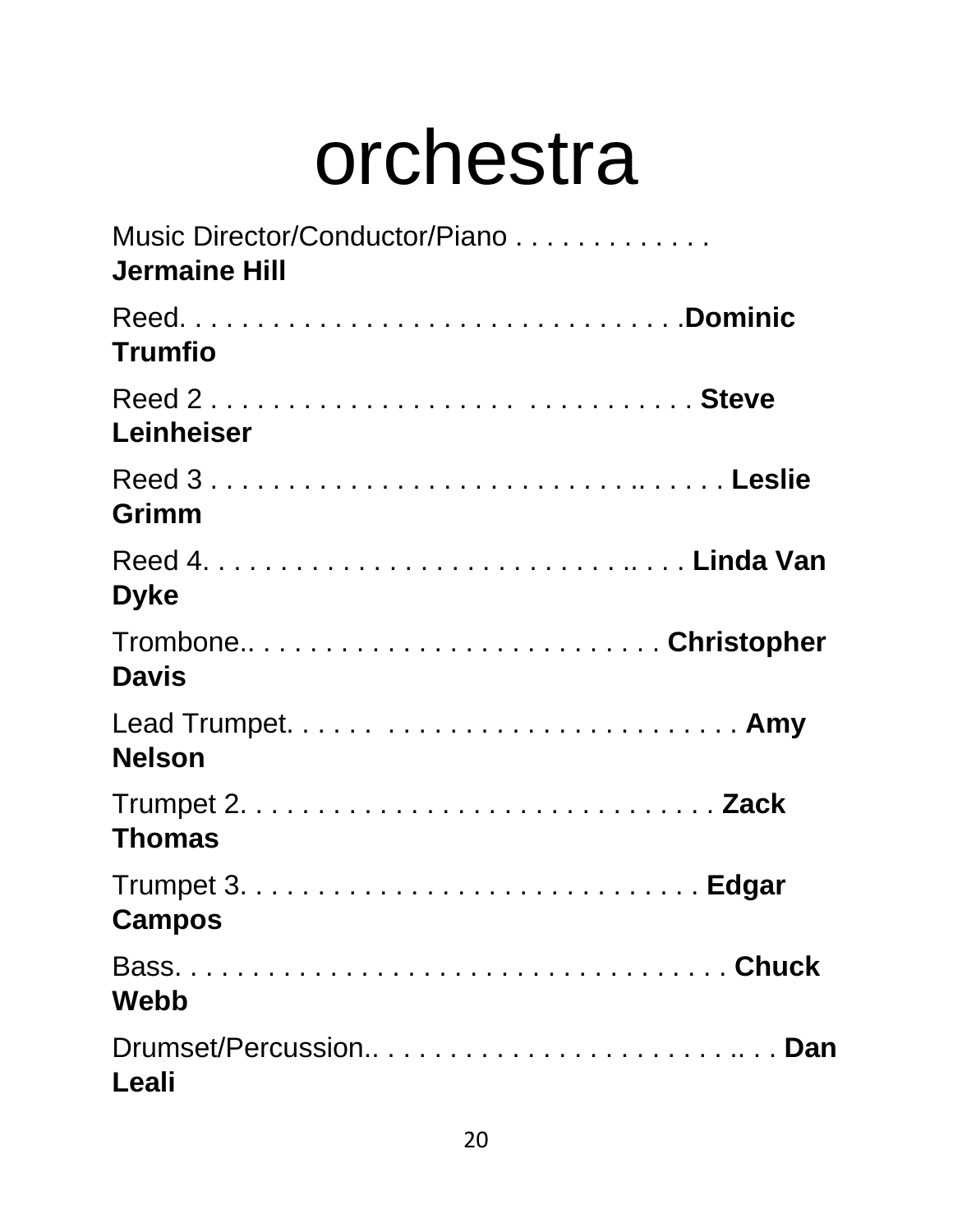| <b>Boehm</b> |  |
|--------------|--|

| Assistant Director Mark David<br>Kaplan*                       |
|----------------------------------------------------------------|
| Assistant Choreographer. Aubrey<br>Adams*                      |
| Associate Lighting Design. Stephen<br><b>Sorenson</b>          |
| Associate Sound Design Stephanie<br><b>Farina</b>              |
| Savage*                                                        |
| Swing Anna Dreslinski Cooke, Isaiah Silvia-<br><b>Chandley</b> |
| Orchestra Contractor Heather<br><b>Boehm</b>                   |

**Townspeople:** Cooper Carlisle, Matt Casey,**\*** Alejandro Fonseca,**\*** Anya Haverfield, Zach Porter, Laura Savage,**\***  Ayana Strutz, Adrienne Velasco‑Storrs**\***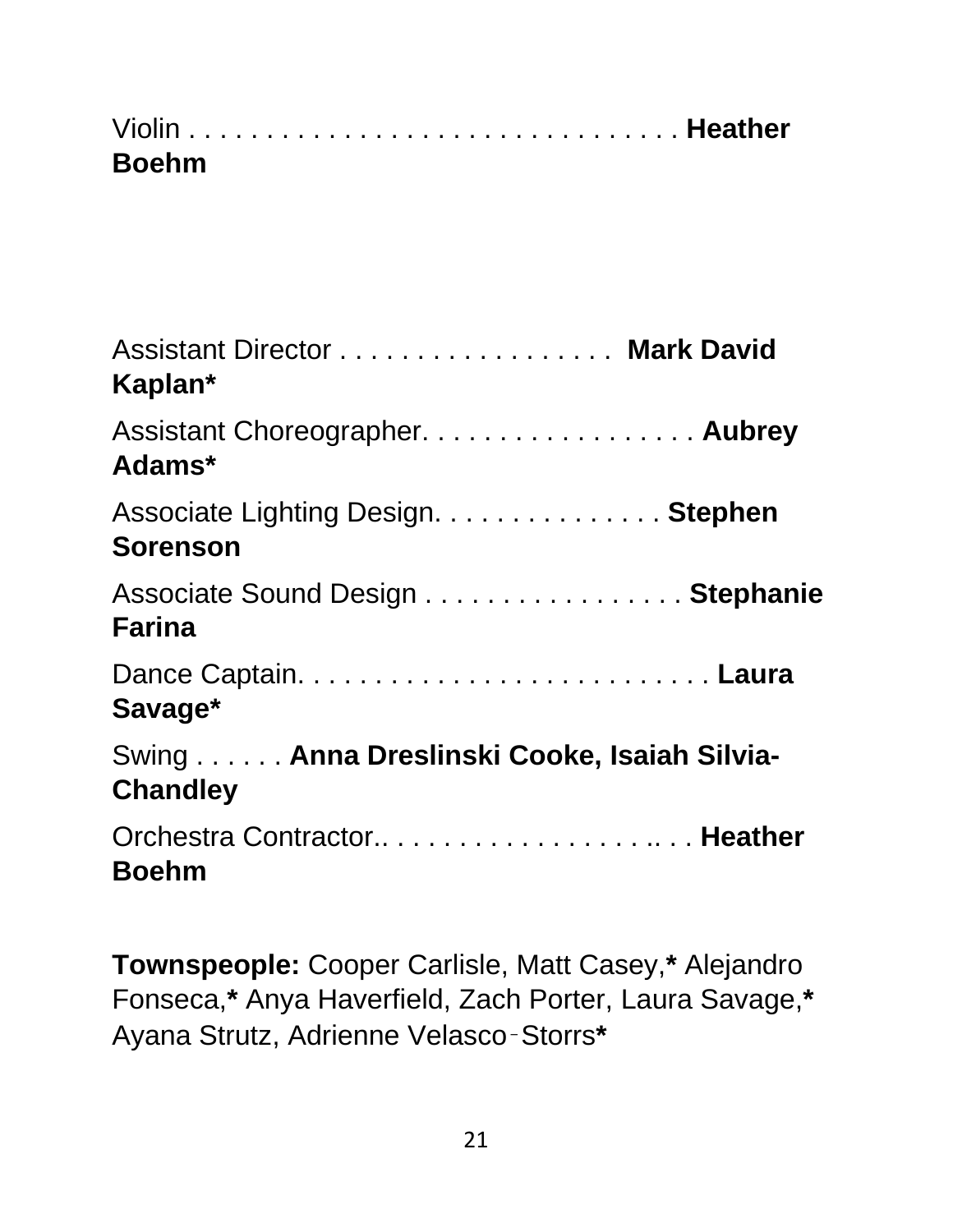Understudies never substitute for a listed player unless an announcement is made at the beginning of the play.

Understudies – Cooper Carlisle–*Winthrop Paroo*; Matt Casey\*—*Constable Locke*; Alejandro Fonseca\*—*Tommy Djilas, Salesmen*; Anya Haverfield–*Amaryllis Squires*; Jeremy Peter Johnson\*–*Harold Hill*; Christopher KaleJones\*–*Marcellus Washburn*; James Konicek\*— *Mayor Shinn*; John B. Leen–*Conductor, Olin Britt, Oliver Hix*; Garrett Lutz–*Ewart Dunlop*; Sammy Menapace– *Gracie Shinn*; Zach Porter—*Salesmen*; Rebecca Prescott\*–*Mrs. Paroo, Eulalie Mackecknie Shinn*; Laura Savage\*—*Maud Dunlop, Saleswoman*; Jonathan Schwart—*Charlie Cowell*; Bri Sudia\*–*Marian Paroo*; Adrienne Velasco-Storrs\*—*Mrs. Squires, Alma Hix, Zaneetta Shinn*; Ayana Strutz—*Ethel Toffelmier*; George Andrew Wolff\*—*Jacey Squires, Ewart Dunlop*

The video and/or audio recording of this performance by any means whatsoever are strictly prohibited.

Goodman productions are made possible in part by the Illinois Arts Council, a state agency.

Goodman Theatre is a constituent of the Theatre Communications Group, Inc., the national service organization of nonprofit theaters; the League of Resident Theatres; the Illinois Arts Alliance and the American Arts Alliance; the League of Chicago Theatres; and the Illinois Theatre Association.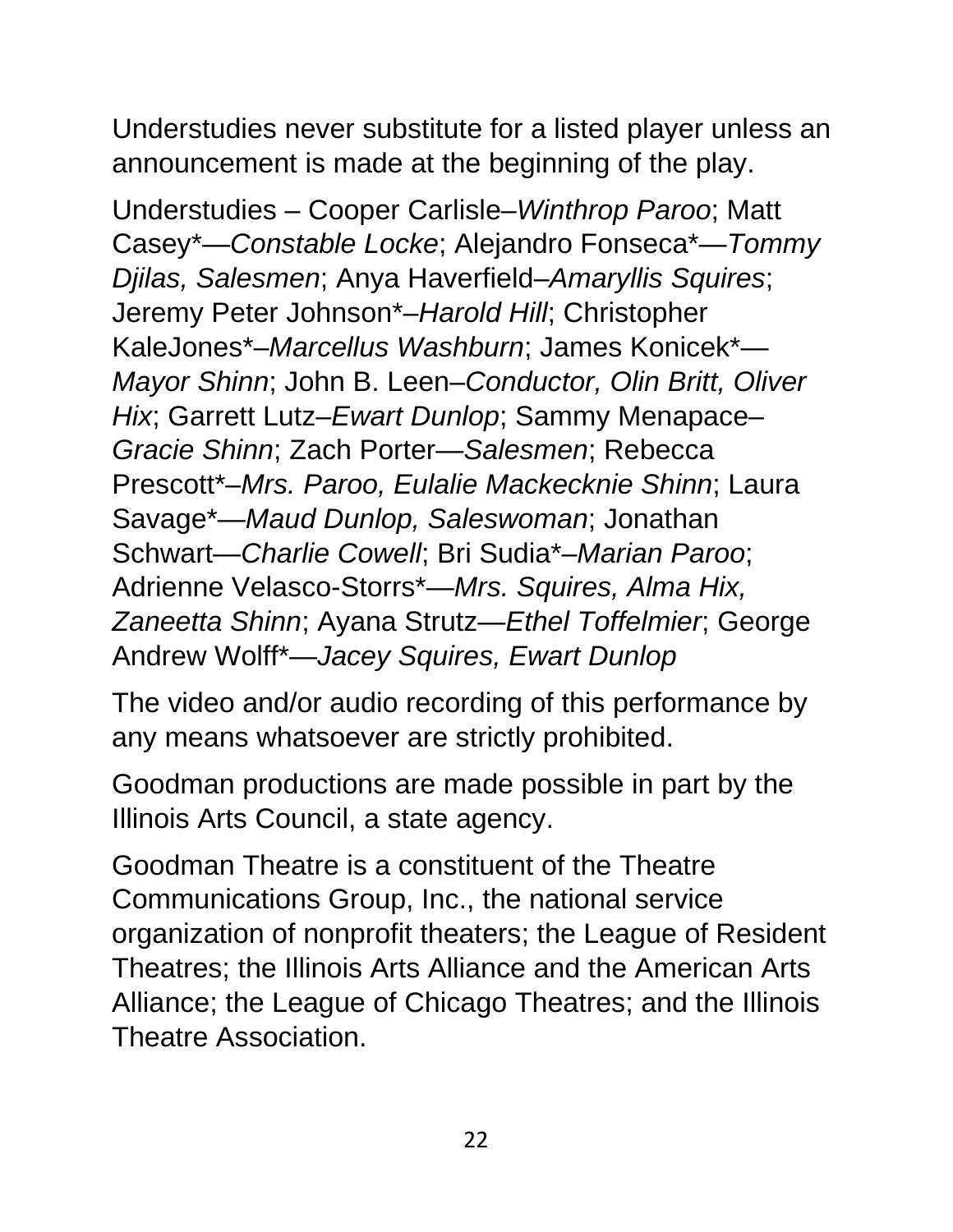Goodman Theatre operates under agreements between the League of Resident Theatres and Actors' Equity Association, the union of professional actors and stage managers in the United States; the Society of Stage Directors and Choreographers, Inc., an independent national labor union; the United Scenic Artists of America, Local 829,

AFL-CIO and the Chicago Federation of Musicians, Local No. 10-208, American Federation of Musicians. House crew and scene shop employees are represented by the International Alliance of Theatrical Stage Employees, Local No. 2.

\*Denotes member of Actors' Equity Association, the union of professional actors and stage managers in the United States.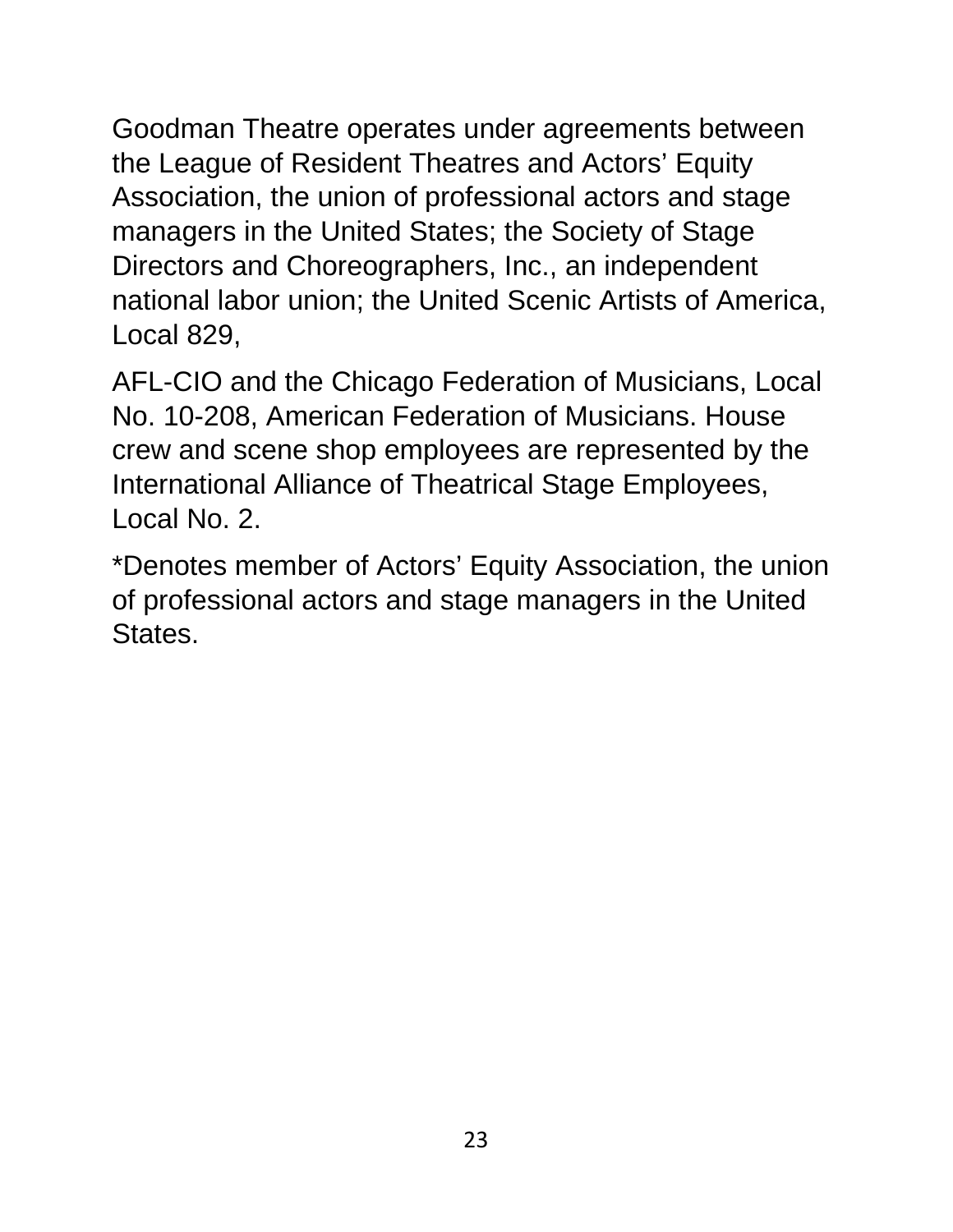# profiles

**SOPHIE ACKERMAN** (*Amaryllis Squires*) makes her Goodman Theatre debut. Chicago credits include work with Lyric Opera of Chicago, Timeline Theater and Drury Lane Theatre. Commercial work includes projects with ComEd, Weather Tech and others. Ackerman just finished fifth grade at Bell Elementary and is a member of the Lookingglass Young Ensemble. She is represented by Stewart Talent.

**COOPER CARLISLE** (*Townsperson*) makes his Goodman Theatre debut. Performance credits include *Tarzan* (Magical Starlight Theatre) and *Tom Sawyer Jr.*, *Elf Jr.*, *Bye Bye Birdie Jr.* (Chicago Youth Theater– Aurora). Carlisle is a sixth grade student at Benarcik Junior High School where he participates in the choir.

**MATT CASEY\*** (*Newspaper Reader/Townsperson*) makes his Goodman Theatre debut. Chicago credits include *The Producers*, *Elf* (Paramount Theatre); *South Pacific*, *Chicago* (Drury Lane) and *The Pajama Game*, *Nice Work If You Can Get It* (Theatre at the Center). National Tours include *Seven Brides for Seven Brothers*, *A Christmas Carol*. Regional theatre credits include *Crazy for You*  (Round Barn Theatre) and *Avenue Q*, *Next to Normal*  (Midtown Arts Center). Casey is a proud member of the AEA.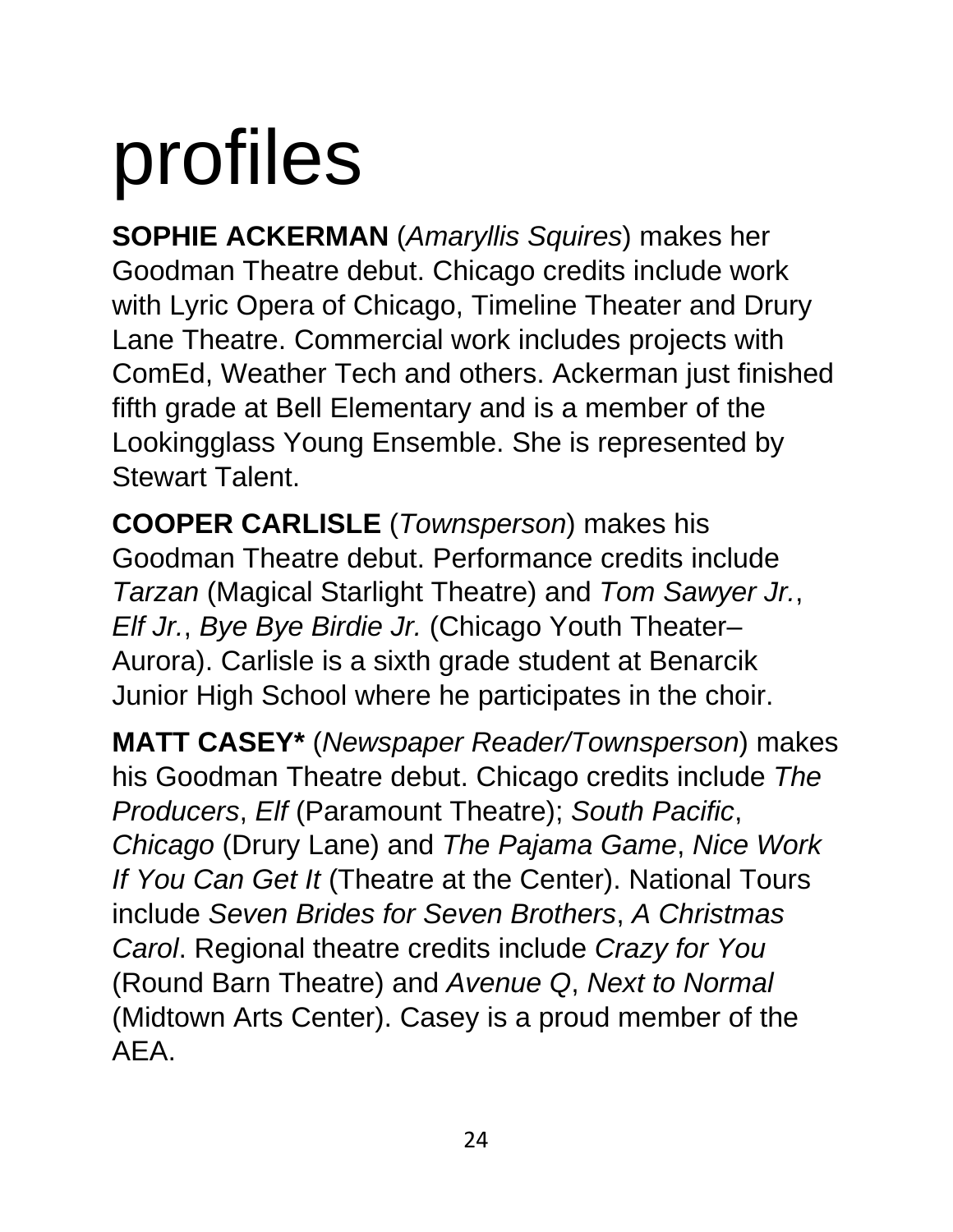**LILLIAN CASTILLO\*** (*Ethel Toffelmier*) makes her Goodman Theatre debut. Chicago credits include *The Taming of the Shrew*, *Seussical*, *Ride the Cyclone*  (Chicago Shakespeare Theater); *Mamma Mia!*, *She Loves Me*, *Man of La Mancha*, *Sister Act*, *Pinkalicious* (Marriott Theatre); *Hairspray*, *West Side Story*, *Sleeping Beauty*  (Drury Lane Theatre). New York credits include *Ride the Cyclone* (MCC Theater). Regional theater credits include *In the Heights* (Milwaukee Repertory Theater, Seattle Repertory Theatre, Cincinnati Playhouse); *Glorious!*, *Hairspray* (Arkansas Repertory Theatre); *Ride the Cyclone*  (ACT); *Hairspray* (Phoenix Theatre Company) and *School for Wives*, *Macbeth* (Utah Shakespeare Festival). Castillo is represented by Steward Talent Agency.

**MATT CROWLE\*** (*Charlie Cowell*) returns to the Goodman, where he was last seen in *The Santaland Diaries*. Chicago credits include work with Porchlight Music Theatre, Drury Lane Theatre, Chicago Shakespeare Theater, North light Theatre and Mercury Theatre Chicago. Broadway and National Tours include *Doctor Dolittle* (starring Tommy Tune) and *Monty Python's Spamalot*. Regional theater credits include work with Arkansas Repertory Theatre, Saint Michael's Playhouse, Gateway Playhouse, Peninsula Players and Skylight Music Theatre. Crowle is a ten-time Jeff Award nominee and three-time Jeff Award winner. Television credits include *The Chi* and *Empire*.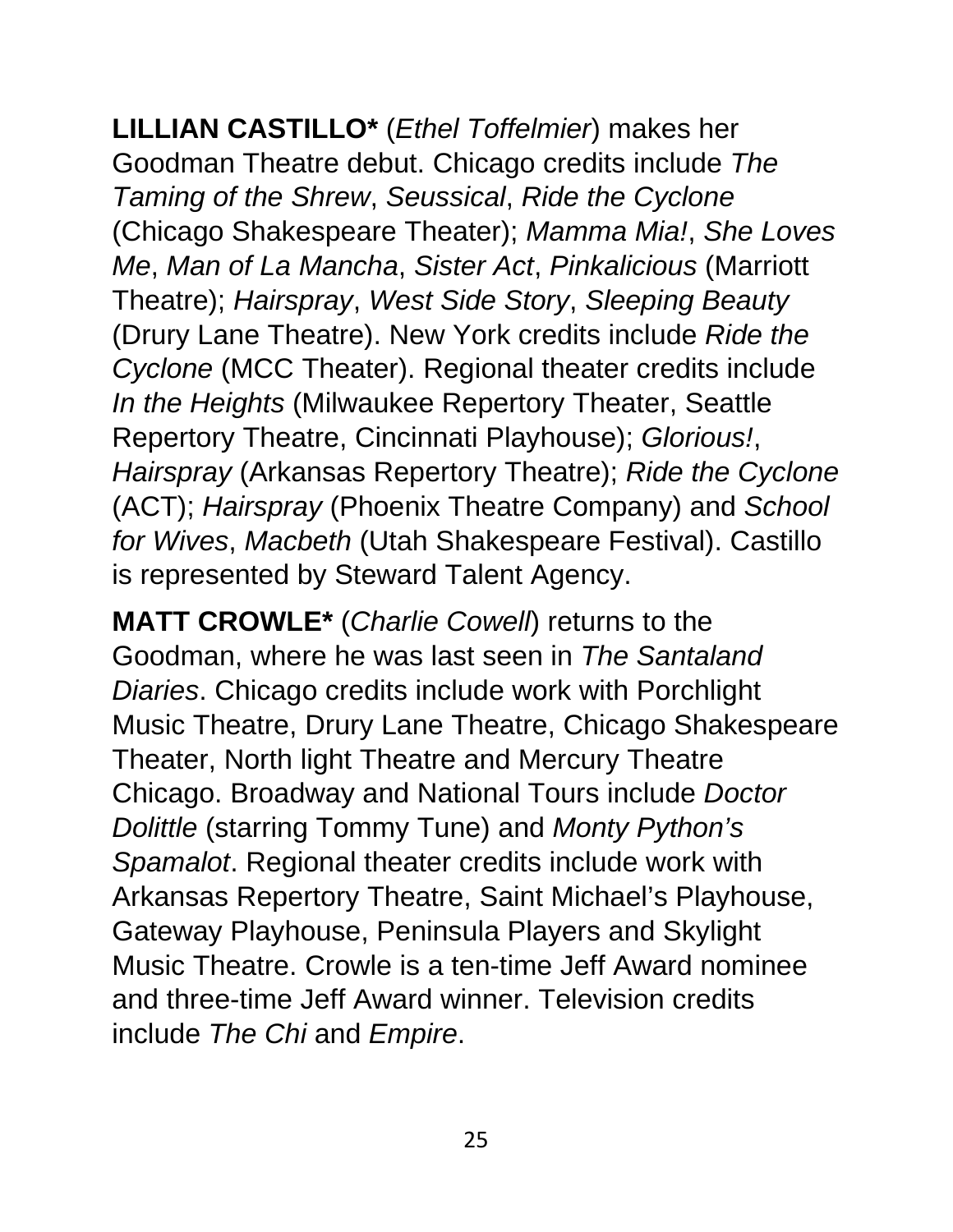**DANIELLE DAVIS** (*Mrs. Squires*) makes her Goodman Theatre debut. Chicago credits include *A Midsummer Night's Dream* (Chicago Shakespeare in the Parks); *BLKS*  (Steppenwolf Theatre Company); *Fun Home* (Victory Gardens Theater); *An Octoroon* (Definition Theatre Company); *Ragtime* (Griffin Theatre); *Rent* (Theo Ubique Cabaret Theatre); *Love, Loss, and What I Wore* (First Folio Theatre); *Women at War* (Rivendell Theatre Ensemble), and work with Chicago Children's Theatre and Lifeline Theatre. Television credits include *Shameless*, *Chicago P.D.*, *Empire*, *Sense8* and *Easy*. Davis holds a BFA in Acting from the Chicago College of Performing Arts at Roosevelt University. Davis is represented by Paonessa Talent Agency.

#### **JONATHAN BUTLER-DUPLESSIS\***

(*Conductor/Marcellus Washburn*) makes his Goodman Theatre debut. Chicago credits include *A Midsummer Night's Dream*, *Peter Pan* (Chicago Shakespeare Theater); *Ragtime*, *Man of La Mancha*, *Sister Act* (Marriott Theatre); *Parade* (Writers Theatre – Jeff Award); *The Little Mermaid*, *In the Heights*, *The Who's Tommy* (Paramount Theatre) and *The 25th Annual Putnam County Spelling Bee* (Drury Lane Theatre). Regional theater credits include *Big River* (Actors Theatre of Louisville); *Dreamgirls*, *The Color Purple* (Milwaukee Repertory Theater) and *From My Hometown* (Madison Theatre at Molloy College). Television credits include *Empire* and *Chicago Med*. Butler-Duplessis is a graduate of the University of Illinois.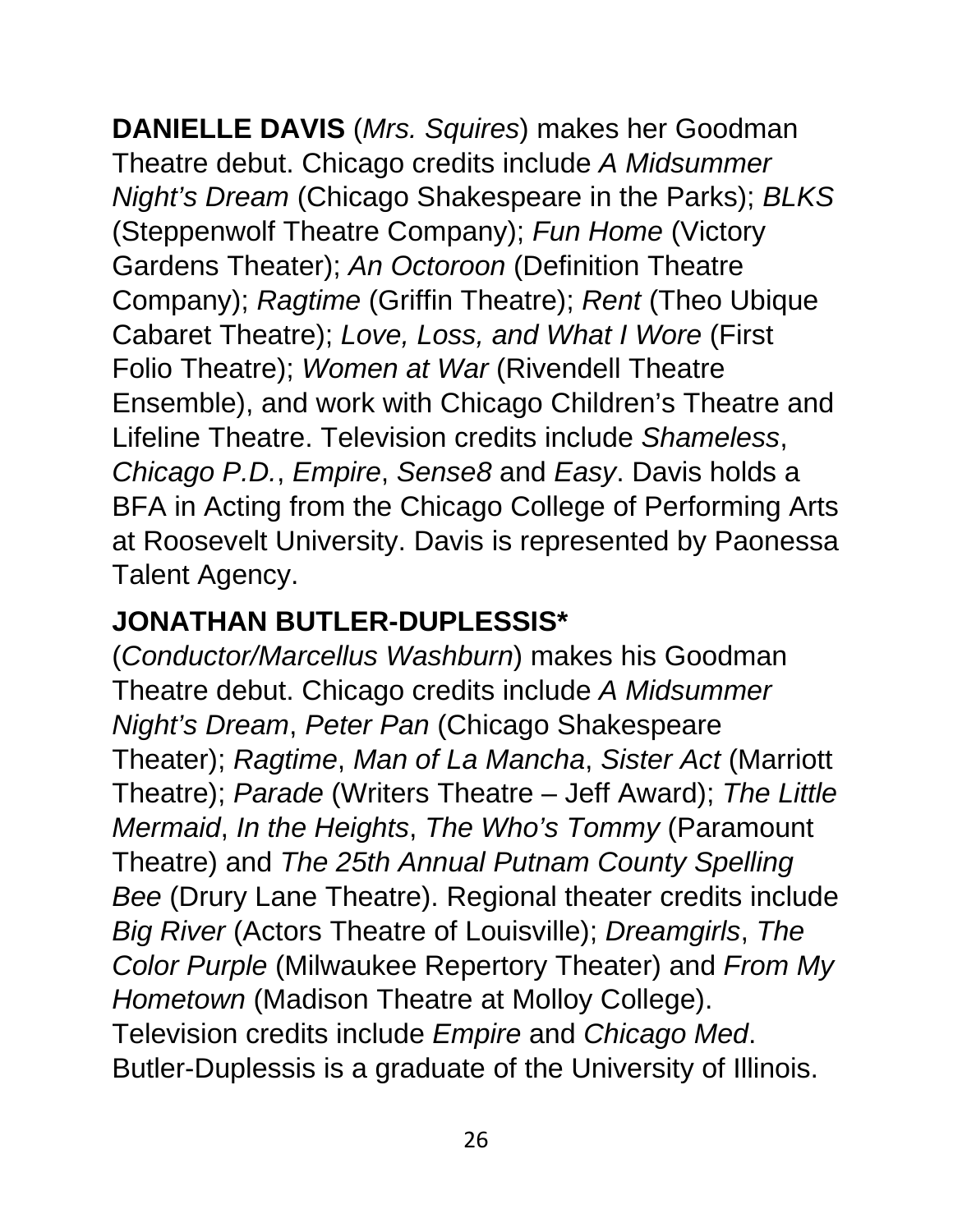**MARY ERNSTER\*** (*Mrs. Paroo*) returns to the Goodman, where she appeared in *War Paint*, *Another Midsummer Night*, *A Christmas Carol* and *The House of Martin Guerre*. Chicago credits include work with Chicago Shakespeare Theater, Lyric Opera of Chicago, Court Theatre, Northlight Theatre, Marriott Theatre, Drury Lane Theatre, Mercury Theater Chicago and Paramount Theatre. Broadway credits include *War Paint*. Recent regional credits include *Living on Love* (Peninsula Players). Television credits include *Chicago Med*, *Chicago Justice*, *Empire* and *Love Hurts*.

**KELLY FELTHOUS\*** (*Zaneeta Shinn*) makes her Goodman Theatre debut. Chicago credits include *Chicago*  (Jeff Award nomination), *Little Shop of Horrors* (Drury Lane); *Cabaret* (Paramount Theatre); *Seussical* (Marriott Theatre); *Dames at Sea* (TATC). National Tours include *Wicked*, *Flashdance* and *Grease*. New York credits include *Trip of Love*, *Max and Ruby* and *Suessical*. Regional theatre credits include *South Pacific* (Asolo Repertory Theatre); *Rock of Ages* (The Gateway); *Legally Blonde*, *Singin' in the Rain* (North Shore Music Theatre); *Bring It On* (Alliance Theatre) and *A Chorus Line* (Maine State Music Theatre).Felthous is a proud member of AEA and graduate of NYU/CAP21.

**ALEJANDRO FONSECA\*** (*Townsperson*) makes his Goodman Theatre debut. Chicago credits include work with Lyric Opera, Marriott Theatre, Drury Lane, Paramount Theatre and Porchlight Music Theatre. Other credits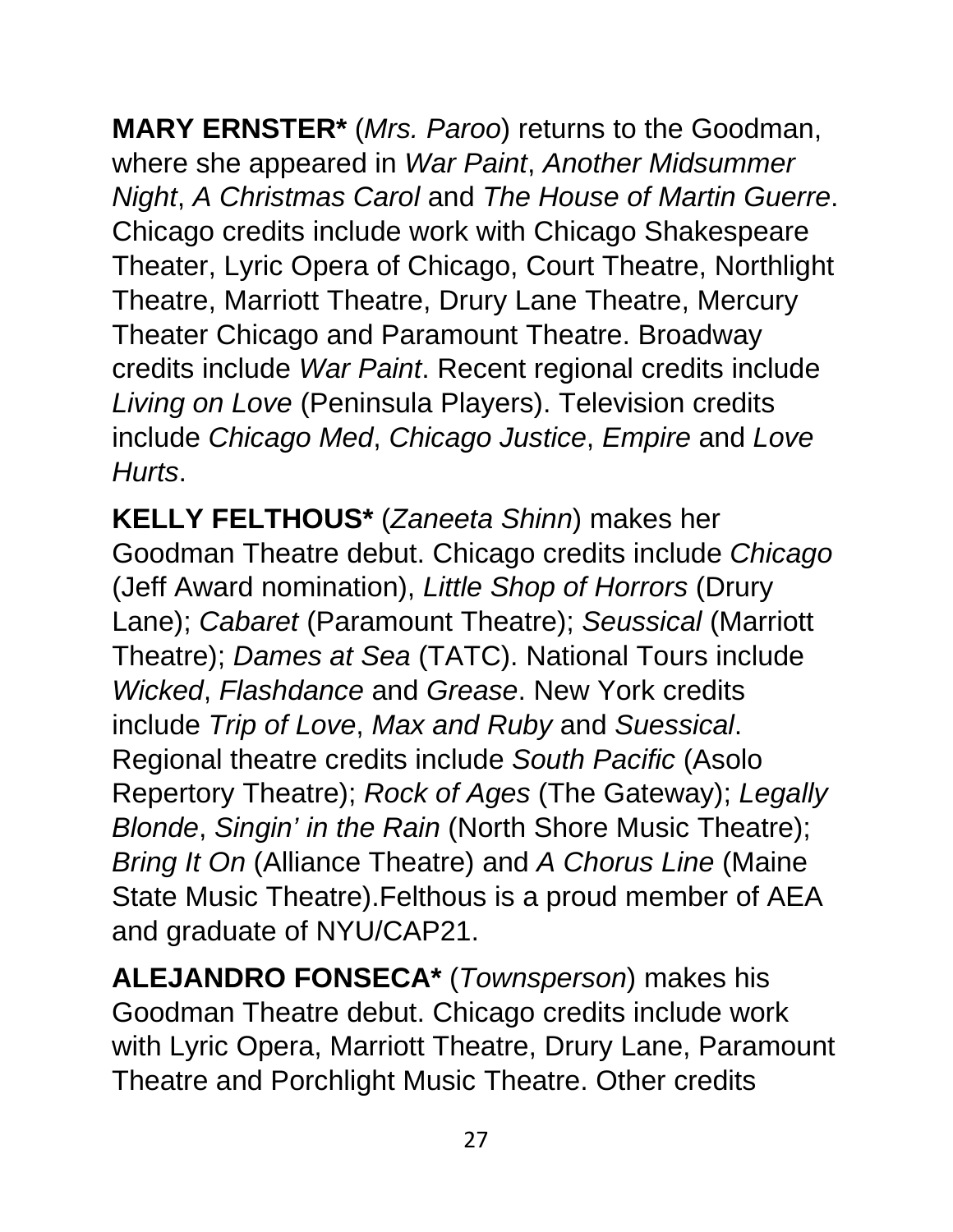include the North American Tour of *West Side Story* as well as work with The MUNY, Asolo Repertory Theatre, Cape Fear Regional Theatre and Cardinal Stage Company. Fonseca is a proud member of AEA.

**CARTER GRAF** (*Winthrop Paroo*) makes his Goodman Theatre debut. Chicago credits include *Matilda* (Drury Lane); *Peter Pan* (Chicago Shakespeare Theater); *Newsies* (Marriott Theatre); *A Christmas Story* (Citadel Theatre). Other performance credits include *Rapunzel, Lion King Jr.* (Children's Theatre of Elgin) and *Annie Get Your Gun, Scrooge: The Musical (Sun City Theatre). Graf* is a homeschooler in seventh grade and enjoys playing the violin. Graf is represented by Shirley Hamilton Talent.

**NICOLE MICHELLE HASKINS\*** (*Alma Hix*) returns to the Goodman, where she was last seen in *How to Catch Creation* and *Father Comes Home From the Wars*. Select Chicago credits include *Hopelessly Devoted* (Piven Theatre); *HeLa* (Sideshow Theatre Company); *Spitfire Grill* (Refuge Theatre Project – Jeff Award nomination); *Marie Christine* (BoHo Theatre); *Our Town* (Redtwist theatre) and *The Wiz* (KoKandy Productions – Black Theatre Alliance Award nomination, Jeff Award nomination, *TimeOut Chicago* Theatre Award nomination). Haskins is a School at Steppenwolf Acting Fellow, a graduate of MOSAIC Youth Theatre of Detroit and Associate Artist with Black Lives, Black Words International Collective. She is represented by Shirley Hamilton. NicoleMichelleHaskins.com.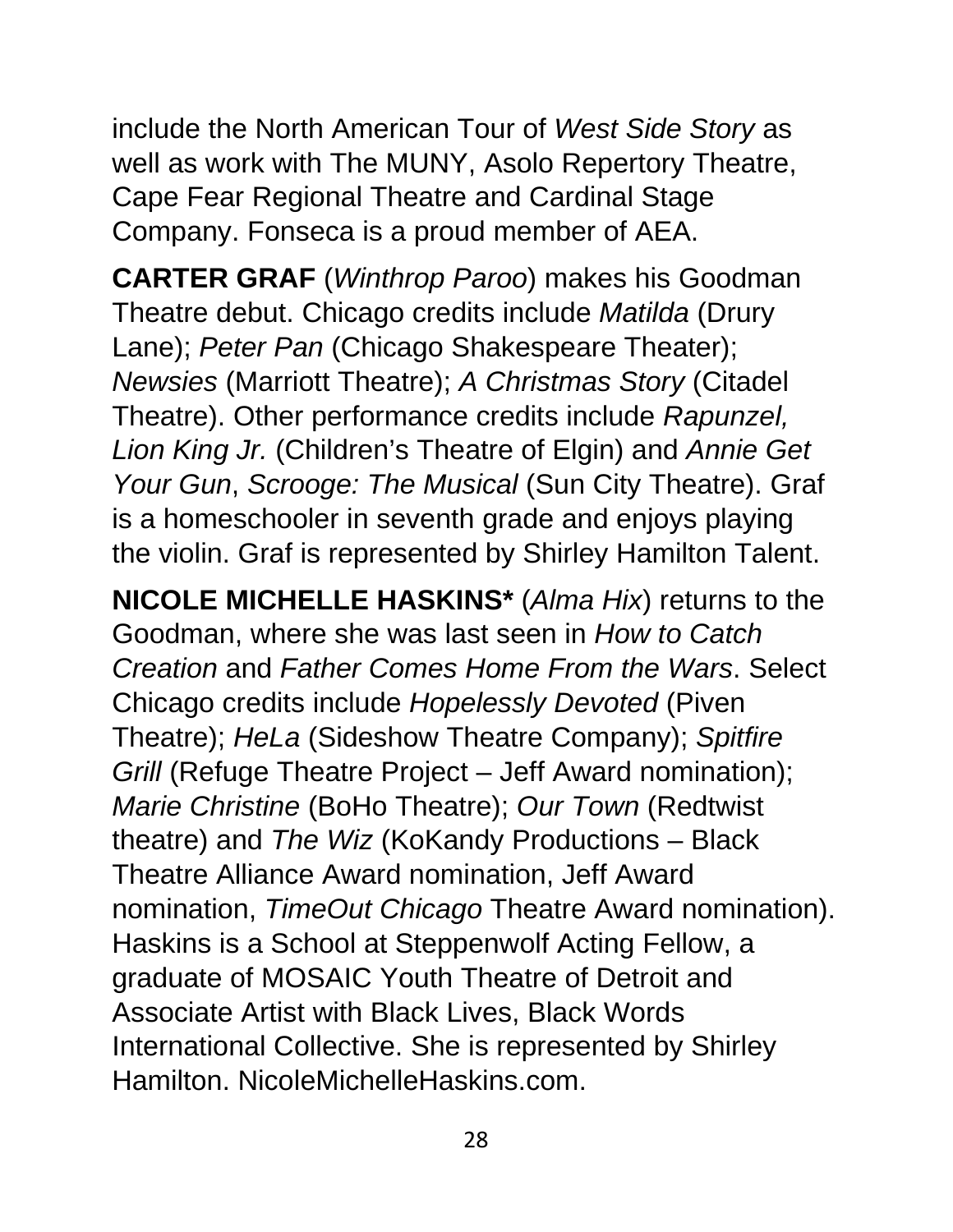**ANYA HAVERFIELD** (*Townsperson*) makes her Goodman Theatre debut. Select performance credits include *Alice in Wonderland Jr.*, *Willy Wonka Jr.* and *Suessical Jr.* (Dream Big Performing Arts). Haverfield is a fourth grade student at Nettelhorst School, where she participates in the choir and the talent show. Haverfield is a competitive equestrian and sings with the Lincoln Park and DePaul Chicago Children's Choir. In her spare time, Haverfield enjoys traveling, reading and spending time with friends.

**JEREMY PETER JOHNSON\*** (*Salesman/Oliver Hix/Farmer/Quartet*) makes his Goodman Theatre debut. Off-Broadway credits include *Pride and Prejudice*  (adapted by Kate Hamill), *Shakespeare's R&J* and *Before the Dawn*. Regional theater credits include nine seasons with Oregon Shakespeare Festival, where select credits include *Richard II*, *Into the Woods*, *Tracy's Tiger* and *Guys and Dolls* (dir. Mary Zimmerman), as well as work with South Coast Repertory, Westport Country Playhouse and the Wallis Annenberg Center. Film and television credits include *Las Vegas*, *All My Children* and *As the World Turns*. Johnson is a graduate of Northwestern University. JeremPeterJohnson.com.

**JAMES KONICEK\*** (*Olin Britt/Quartet*) makes his Goodman Theatre debut. Chicago credits include work with Chicago Shakespeare Theatre and The Shakespeare Project. Regional theater credits include work with Ford's Theatre, Woolly Mammoth Theatre Company,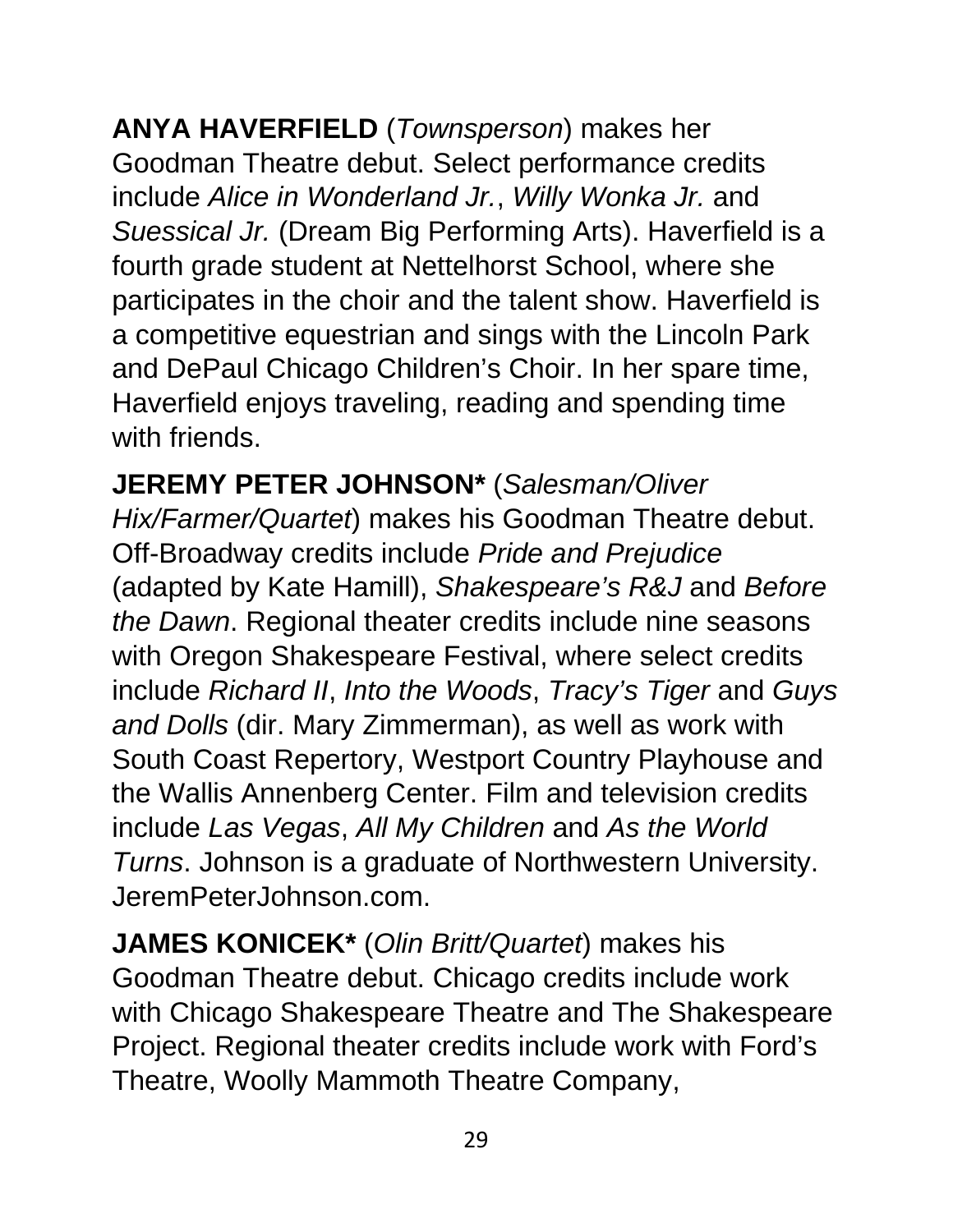Shakespeare Theatre Company, Arena Stage, Olney Theatre Center, The Kennedy Center, Round House Theatre, Penobscot Theatre Company, Imagination Stage, Studio Theatre and American Shakespeare Center. Television credits include *The Chi* and *Chicago Med*. Konicek narrates audio books for the Library of Congress. JamesKonicek.com.

**MILLA LISS** (*Gracie Shinn*) makes her Goodman Theatre debut. Select performing credits include *Matilda*, *Annie*, *Junie B. Jones* (Ovation Academy for the Performing Arts) and work with the Junior Theater Festival. Liss is represented by DDO Artiste Agency.

**LAURA SAVAGE\*** (*Farmer's Wife/Townsperson*) makes her Goodman Theatre debut. Chicago credits include *A Chorus Line, Pal Joey* (Porchlight Music Theatre*); Million Dollar Quartet*, *Cinderella…After the Ball*, *Holiday Inn* and 14 other productions (Marriott Theatre); *42nd Street*, *The Who's Tommy*, *Mary Poppins*, *The Music Man*, *Cats*  (Paramount Theatre); *Crazy for You, Singin' in the Rain*, *Bye Bye Birdie*, *Hello, Dolly!* (Drury Lane Theatre); *Beauty and the Beast*, *Follies* (Chicago Shakespeare Theater); *Carousel* (Lyric Opera of Chicago) and *The Spitfire Grill*  (BoHo Theatre – Jeff Award nomination). Television credits include Empire. Savage is represented by Stewart Talent. Laura-Savage.com.

#### **JONATHAN SCHWART** (*Salesman/Ewart*

*Dunlop/Quartet*) makes his Goodman Theatre debut. Chicago credits include work with Theo Ubique Cabaret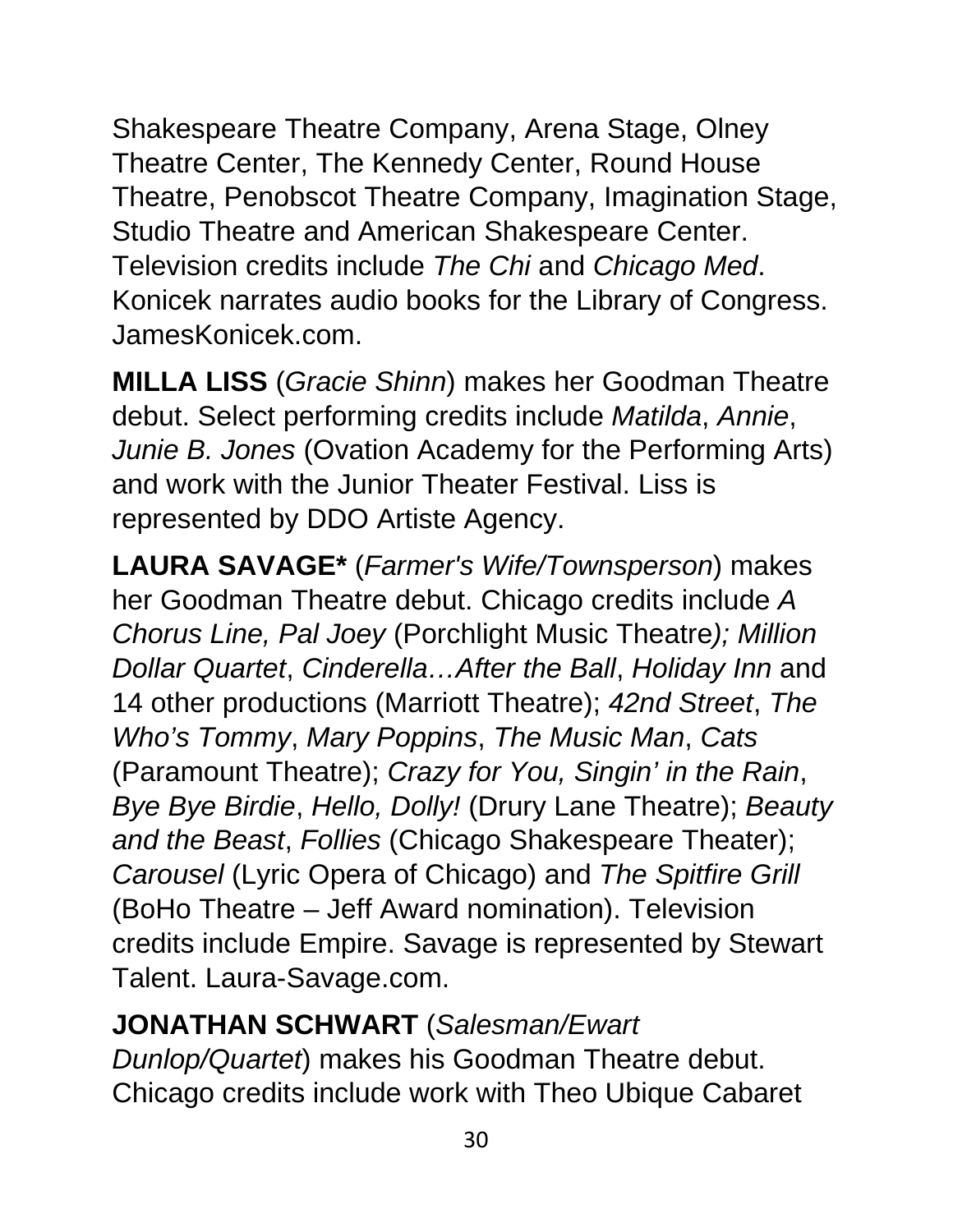Theatre, Firebrand Theatre, Kokandy Productions (*Grand Hotel –* Jeff Award – Best Performer in a Supporting Role –Musical), BoHo Theatre, Porchlight Music Theatre, Marriott Theatre, Lifeline

Theatre and Griffin Theatre (*Ragtime* – Jeff Award – Best Ensemble). Schwart is a graduate of the ACADEMY at Black Box Acting, the Second City Music Program, the University of Texas at Austin and the University of Chicago.

**AYANA STRUTZ** (*Townsperson*) makes her Goodman Theatre debut. Chicago credits include *A Chorus Line*  (Porchlight Music Theatre) and *Peter Pan* (Music Theater Works). Regional credits include *Charlotte's Web* (Arden Theatre Company); *Pippin* (Skylight Music Theatre); *A Chorus Line* (Short North Stage) and *Legally Blonde*, *Hairspray*, *The King and I*, *Crazy for You* (Diamond Head Theatre). National commercials include Dr. Pepper and Hefty. Strutz is a graduate of the Actors Gymnasium Professional Circus Program. She is represented by Big Mouth Talent. ayanastrutz.com

**BRI SUDIA\*** (*Saleswoman/Maud Dunlop*) returns to the Goodman, where she previously appeared in *Wonderful Town* and *Ah, Wilderness!* Chicago credits include *A Shayna Maidel* (TimeLine Theatre); *Beauty and the Beast*  (Drury Lane); *Sweeney Todd* (Paramount Theatre); *Miss Bennet*, *Shining Lives* (Northlight Theatre), as well as work with Steppenwolf Theatre Company, Porchlight Music Theatre and Chicago Shakespeare Theater. Regional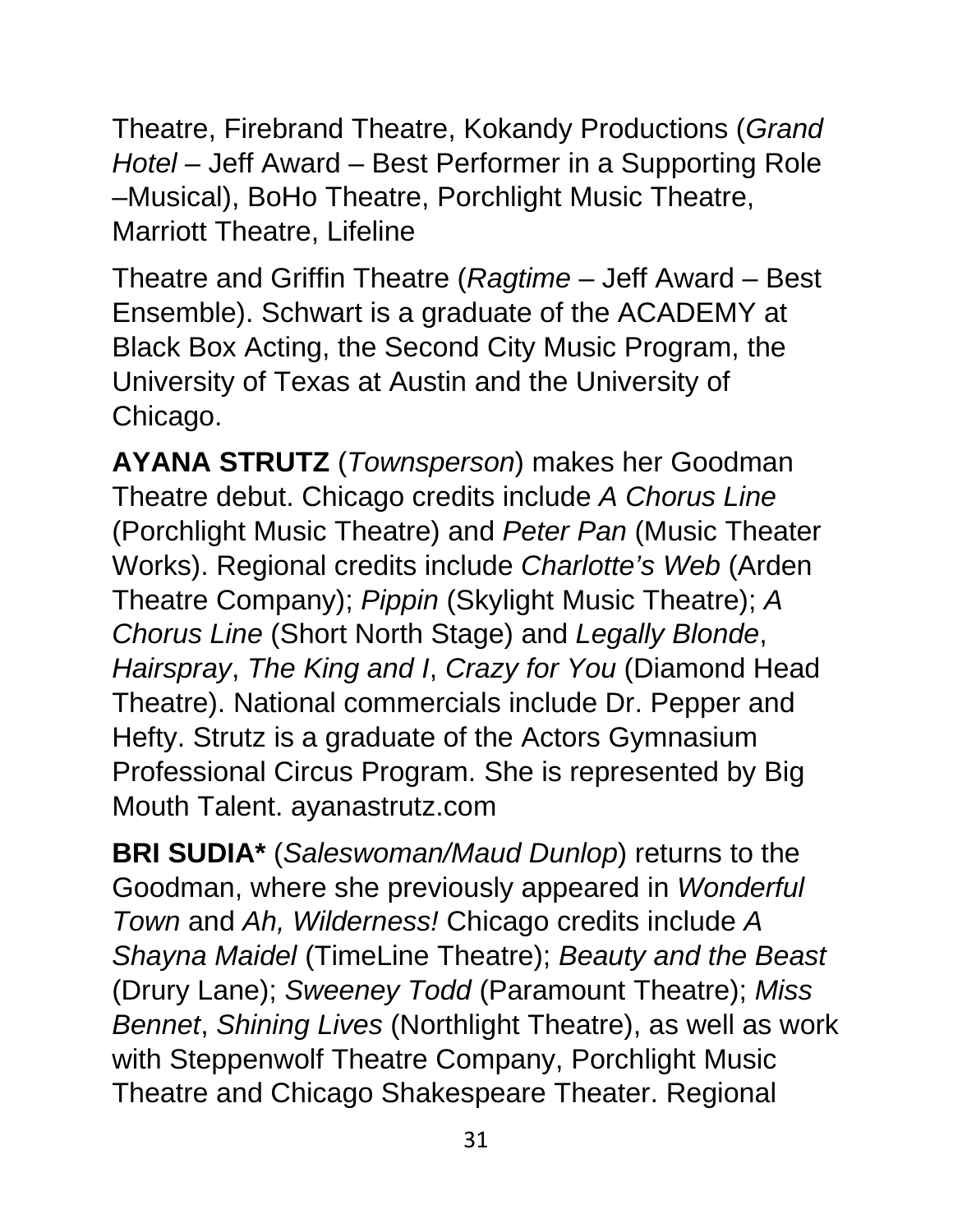theater credits include work with Utah, Arkansas and Texas Shakespeare Festivals, Arkansas Shakespeare Festival, Texas Shakespare Festival and *Roe* (Asolo Repertory Theatre, Milwaukee Repertory Theater). Sudia holds an MFA in Acting from the University of Illinois Urbana Champaign.

**MARY ZIMMERMAN** (*Director*) is an Artistic Associate of Goodman Theatre, where over the past 25 years she has directed 16 productions including her own adaptations of *Candide*, *The Jungle Book*, *White Snake*, *Mirror of the Invisible World*, *The Notebooks of Leonardo Da Vinci*, *Journey to the West* and *The Odyssey* as well as directed *Wonderful Town*, *All's Well That Ends Well, The Trojan Women, Pericles* and *Silk*. Many of these productions as well as her *Arabian Nights, Argonautika, The Secret of the Wings, Treasure Island* and *Eleven Rooms of Proust* have played across the country and internationally. Her adaptation of Ovid's *Metamorphoses* which originated at Northwestern and Lookingglass Theatre ran on Broadway for year and she received the Tony Award for Best Direction of a play. Opera directing credits include *Galileo Galilei* at the Goodman (with Philip Glass), *Lucia de Lammermoor* (Metropolitan Opera, La Scala) and *Armida, la Sonnambula, Rsualka* (Metropolitan Opera). Zimmerman is a Professor of Performance Studies at Northwestern University and an Ensemble Member at Lookingglass Theatre Company, recipient of the 1998 MacArthur Fellowship and recipient of numerous Jeff Awards.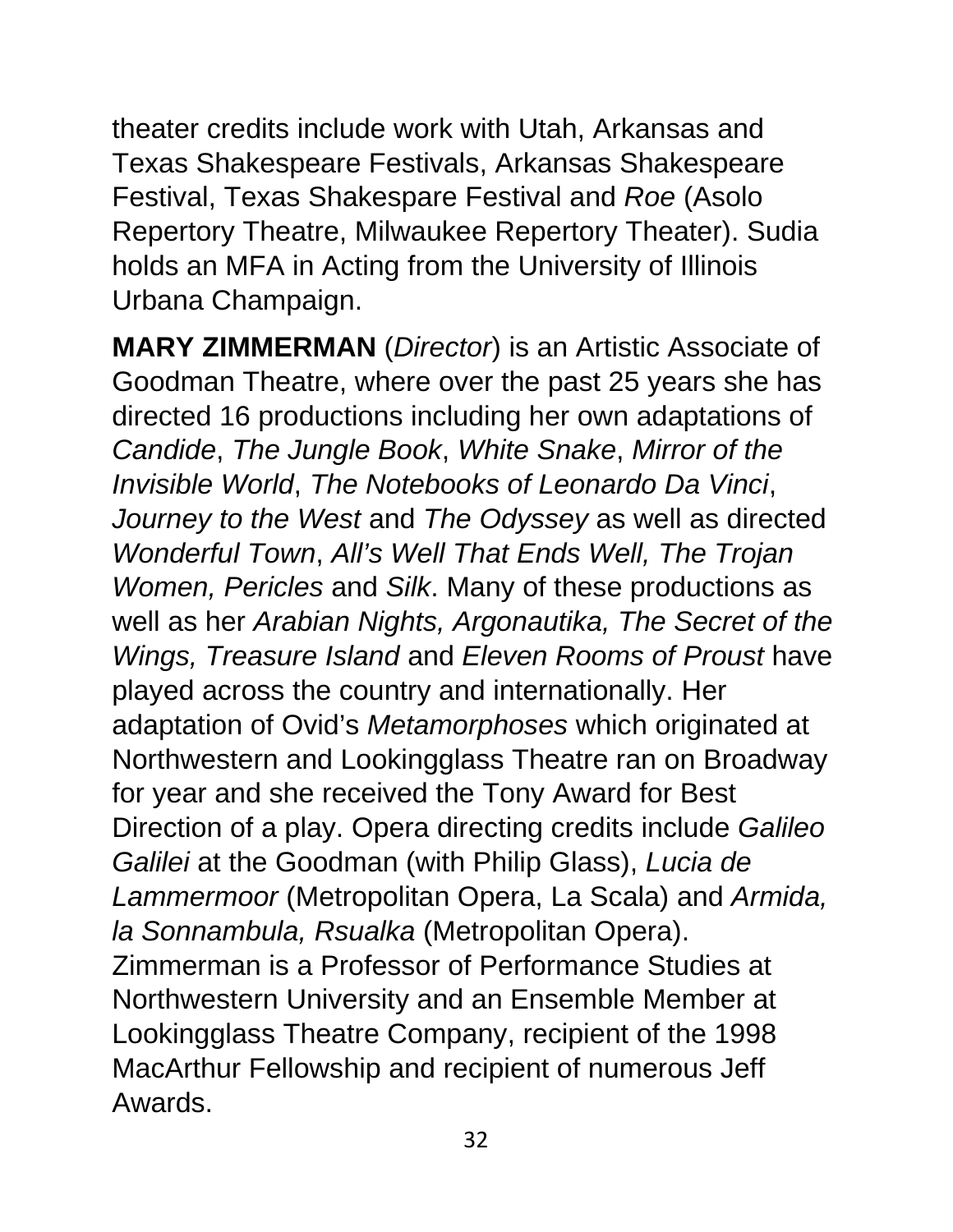**JERMAINE HILL** (*Music Director/Conductor*) makes his Goodman Theatre debut. Recent Chicago credits include *Too Heavy for Your Pocket* (TimeLine Theatre); *The Total Bent* (Haven Theatre); *Nell Gwynn*, *Madagascar* (Chicago Shakespeare Theater); *Memphis* with Porchlight Music Theatre (Black Theatre Alliance Award - Best Musical Direction) and *Ragtime* (Griffin Theatre). Hill previously worked with Royal Caribbean Productions and is an Assistant Professor at Columbia College Chicago and Ensemble Member of Griffin Theatre Company. He is a proud graduate of Ithaca College and the New England Conservatory of Music. Hill is a multiple Jeff Award nominee for music direction and is represented by Gray Talent Group.

**DENIS JONES** (*Choreographer*) makes his Goodman Theatre debut. Chicago credits include *Holiday Inn*  (Marriott Theatre) and *The Sound of Music* (Lyric Opera of Chicago). Broadway credits include T*oostie, Holiday Inn*  (Tony Award nominations - Best Choreography) and *Honeymoon in Vegas*, as well as New York City Center Encores! Productions of *Call Me Madam*, *Hey Look Me Over* and *Paint Your Wagon*. Regional credits include work at Hartford Stage, Huntington Theatre Company, The Kennedy Center, Paper Mill Playhouse, The Muny, Signature Theatre, Goodspeed Opera House, Center Theatre Group, The 5th Avenue Theatre and Ford's Theatre.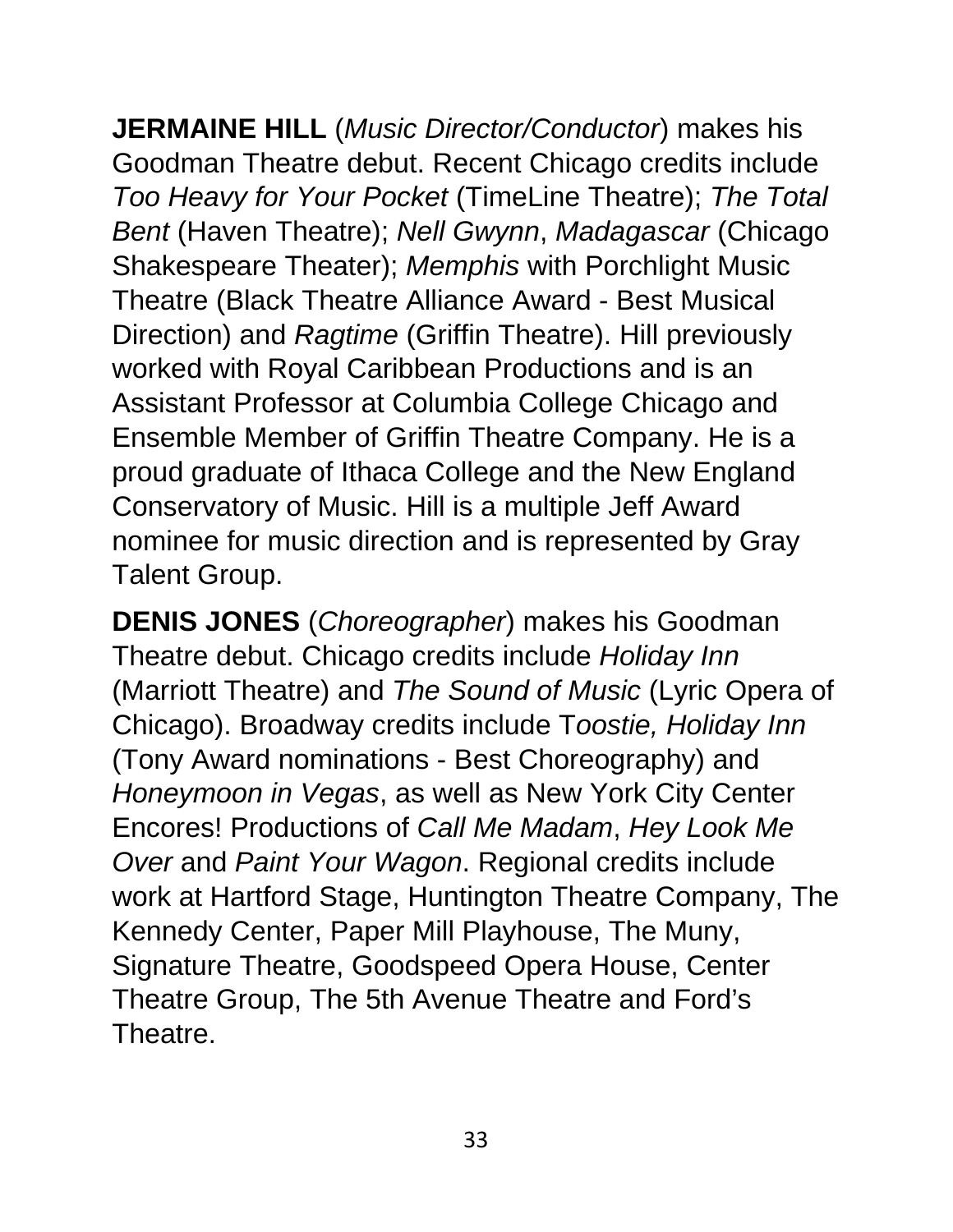**DANIEL OSTLING** (*Set Design*) returns to the Goodman, where he previously designed sets for *The White Snake*, *The Jungle Book* and *Galileo Galilei*, among many others. Chicago credits include *Mary Shelley's Frankenstein*, *Metamorphoses* and over thirty additional productions at Lookingglass Theatre Company, where Ostling is an ensemble member. Other recent productions include *La Morte Amouresue*, *Cleopatra*, *Carmen* (Tokyo's K-Ballet); *Rusalka* (New York's Metropolitan Opera); *Into the White Night* (Shanghai's RanSpace); *A Christmas Carol* (McCarter Theatre); *Love's Labour's Lost* and *Odyssey*  (Oregon Shakespeare Festival). Ostling is a two-time Tony Award nominee whose work has been seen in Japan, Italy, Australia, China, the United Kingdom and Canada.

**ANA KUZMANIC** (*Costume Designer*) returns to the Goodman, where she worked on *The Winter's Tale*, *An Enemy of the People*, *Uncle Vanya*, *Wonderful Town*, *2666*, *Smokefall*, *Camino Real*, *Measure for Measure*, *Desire Under the Elms*, *The Seagull* and *King Lear*, among others. Broadway credits include *August: Osage County*, *Desire Under the Elms* and *Superior Donuts*. Select credits include *Don Giovanni* (Lyric Opera of Chicago, Los Angeles Opera); *Eurydice* (Metropolitan Opera); *The Minutes* (Steppenwolf Theatre Company); *Camelot* (Shakespeare Theatre Company); *Steadfast Tin Soldier* (Lookingglass Theatre Company); as well as work with Guthrie Theater, Dallas Opera, Milwaukee Repertory Theater, Berkeley Repertory Theatre, Court Theatre and Oregon Shakespeare Festival. Kuzmanic is an Associate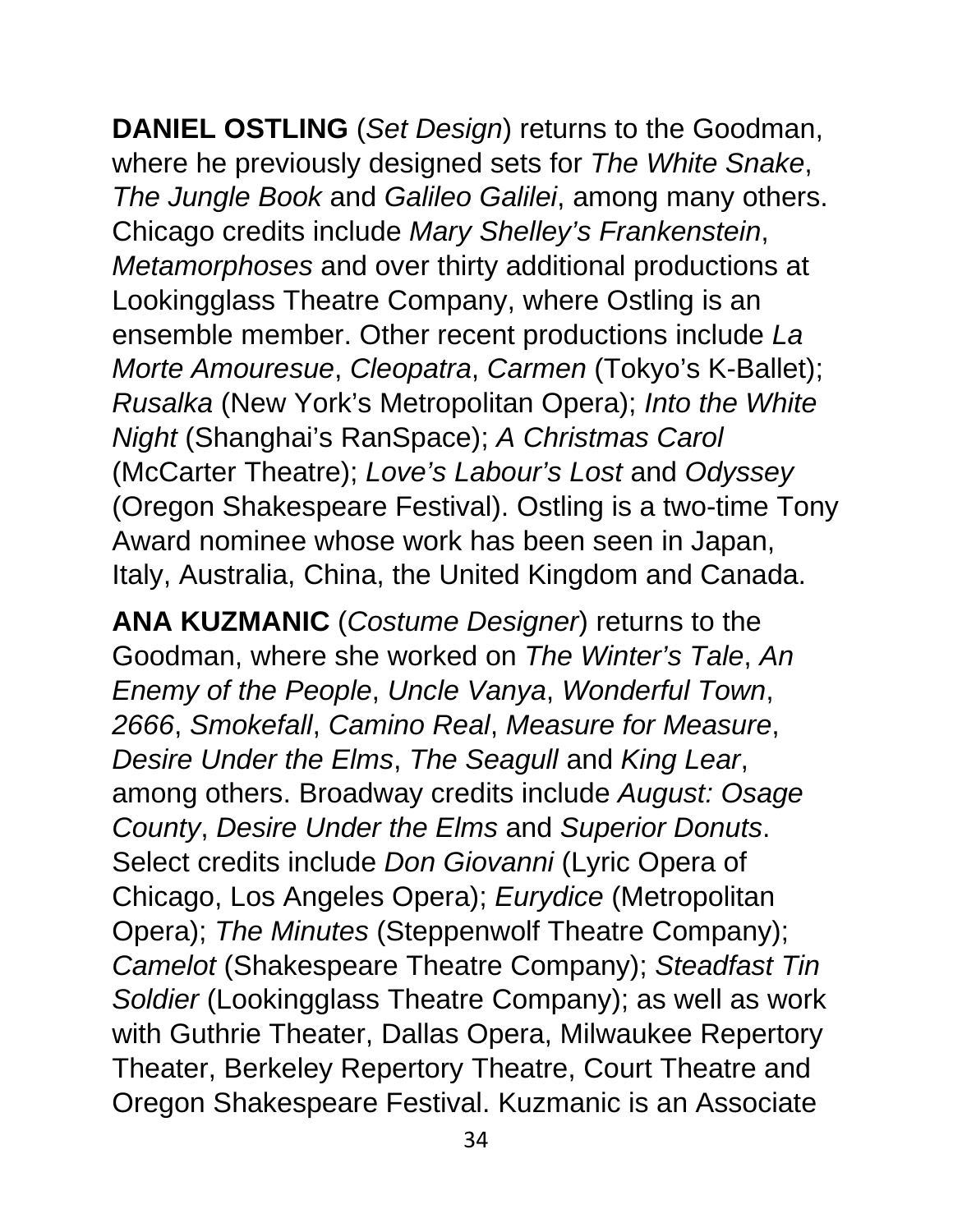Professor of Costume Design at Northwestern University. AnaKuzmanic.com.

**T.J. GERCKENS** (*Lighting Designer*) returns to the Goodman, where he previously worked on *Wonderful Town*, *The White Snake*, *The Jungle Book*, *Pericles* and *Candide*, among others. Chicago credits include work with Lookingglass Theatre Company, Court Theatre and Chicago Shakespeare Theater. New York credits include *Metamorphoses* (Broadway and Off-Broadway); *The Notebooks of Leonardo di Vinci* (Second Stage) and *Measure for Measure* (Central Park). Select regional theater credits include work with Oregon Shakespeare Festival, La Jolla Playhouse, Actors Theatre of Louisville and BAM. Opera credits include work with the Metropolitan Opera and LaScala Opera House. Awards include Lucille Lortel Award, Drama Critics Circle Award and Drama Desk Award. Gerckens is the faculty Lighting Designer at Otterbein University.

**RAY NARDELLI** (*Sound Design*) returns to the Goodman, where he previously worked on *Having Our Say*, *Two Trains Running*, *The Jungle Book*, and *A Christmas Carol*, among many others. Chicago credits include work with Steppenwolf Theatre Company, Court Theatre, Chicago Shakespeare Theater, Drury Lane Theatre, Northlight Theatre, Lookingglass Theatre Company, Victory Gardens Theater and more. New York credits include *Lookingglass Alice* (New Victory Theater). National Tour credits include *War Horse*, *The Book of Mormon*, *Les Mis*é*rables*, *Jersey*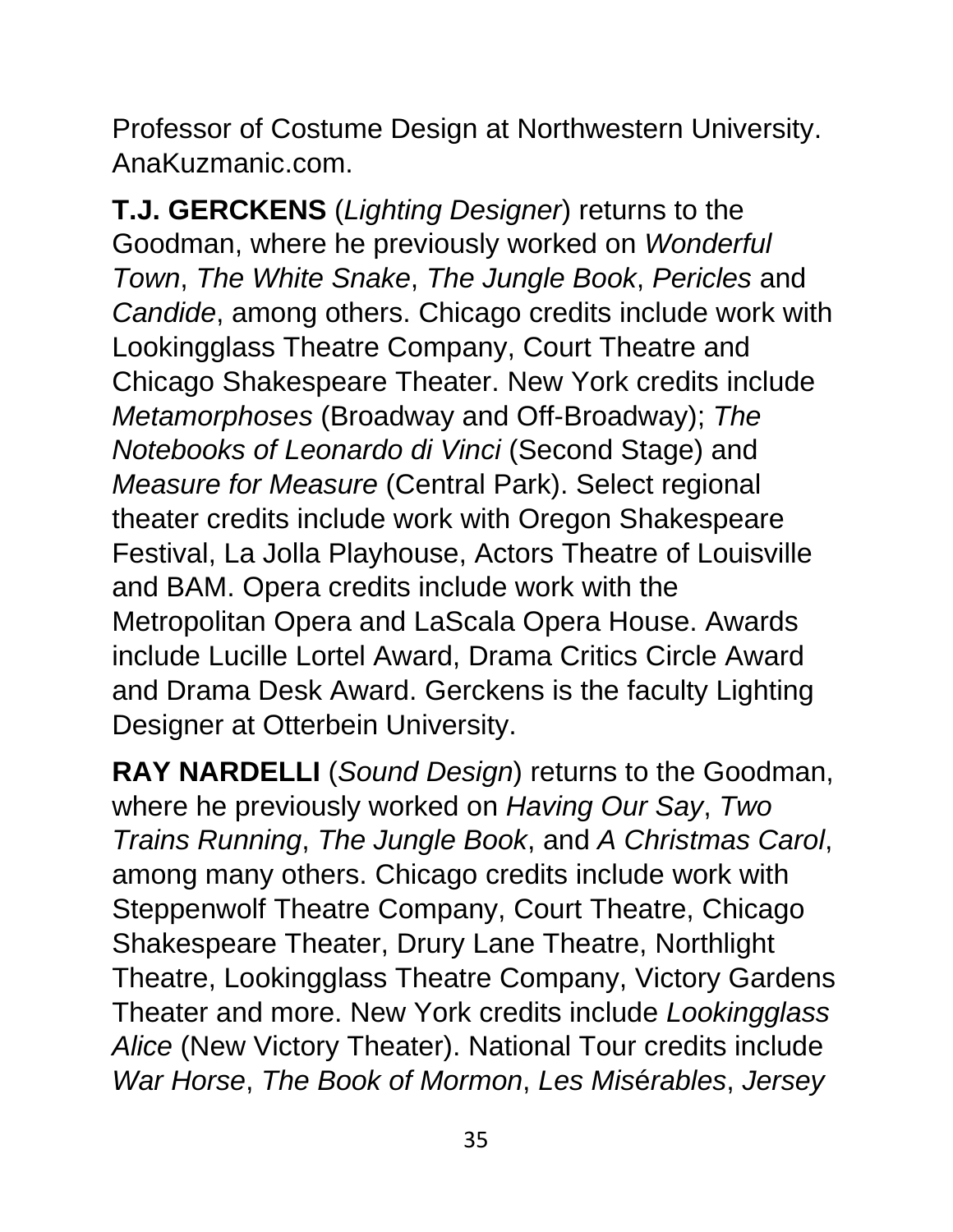*Boys*, *Wicked*, *The Lion King* and more. Select regional theater credits include work with Actors Theatre of Louisville, Arena Stage and Milwaukee Repertory Theater among others. A four-time Jeff Award winner, Nardelli has composed music for over 400 films, television programs, DVDs and computer games and has recorded, mixed and edited eight original musical cast recordings.

**ALDEN VASQUEZ\*** *(Production Stage Manager)* has stage managed over 85 productions at Goodman Theatre, including 29 productions of *A Christmas Carol*. His Chicago credits include 14 productions at Steppenwolf Theatre Company, including the Broadway productions of *The Song of Jacob Zulu* (also in Perth, Australia) and *The Rise and Fall of Little Voice.* His regional theater credits include productions at American Theater Company, American Stage Theatre Company, Arizona Theatre Company, Ford's Theatre, Madison Repertory Theatre, Manhattan Theatre Club, Northlight Theatre, Peninsula Players Theatre, Remains Theatre, Royal George Theatre, Trinity Repertory Company and the Weston Playhouse Theatre Company. He teaches stage management at DePaul University, is a 35-year member of Actors' Equity Association and a U.S. Air Force veteran.

**KIMBERLY ANN McCANN\*** (*Stage Manager*) is in her fifth season with Goodman Theatre, having most recently worked on *How to Catch Creation*. Chicago credits include *Mansfield Park, The Book of Will, Miss Bennet* and *You Can't Take It With You* at Northlight Theatre and *Million*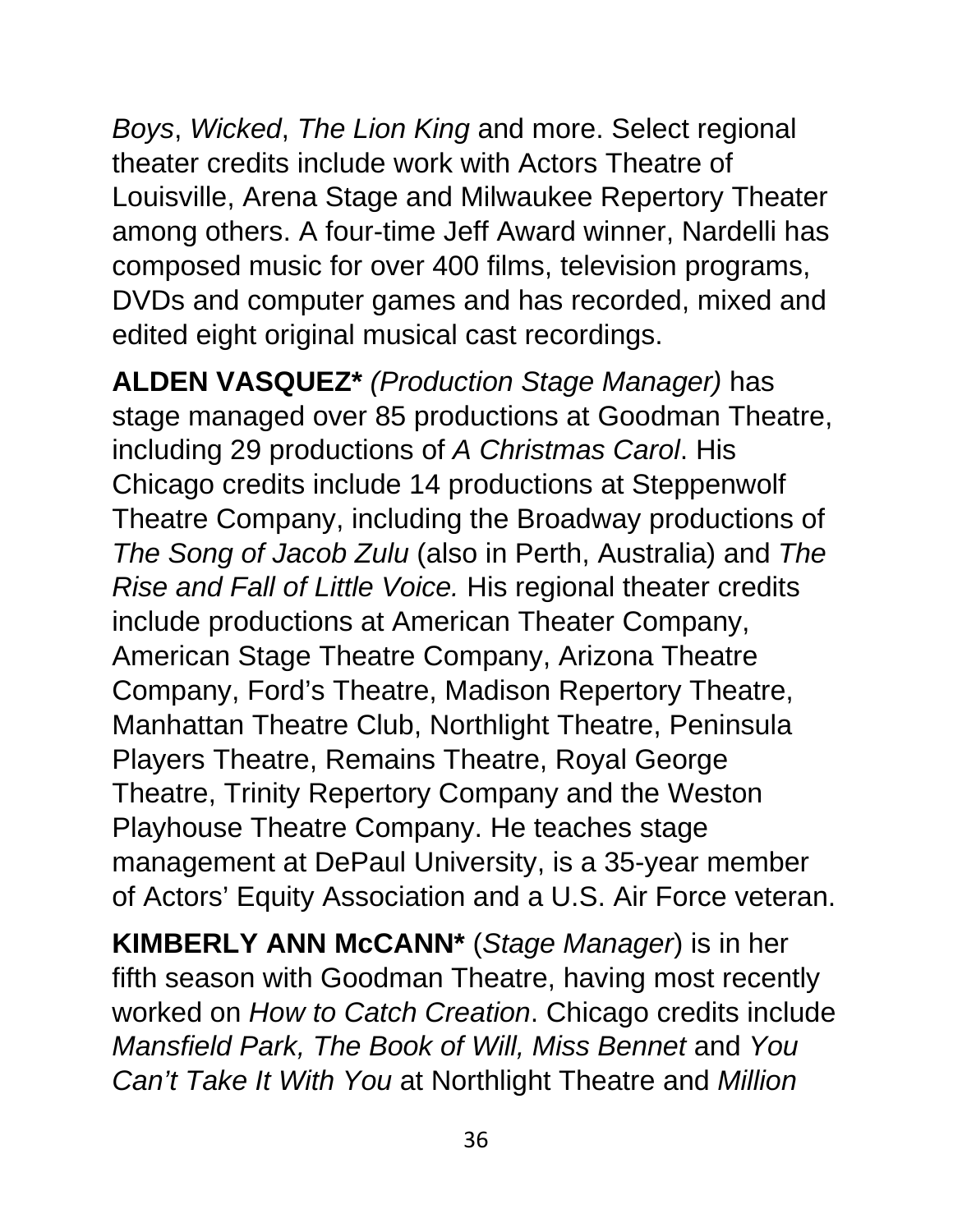*Dollar Quartet*. Broadway credits include *Curtains*. Off-Broadway credits include *Bill W. and Dr. Bob*, *How to Save the World* and *John Ferguson*. Regional credits include work with Milwaukee Repertory Theater, Skylight Music Theatre, and Tuacahn Center for the Arts and The Juilliard School.

**JACQUELINE SALDANA\*** (*Assistant Stage Manager*) returns to the Goodman, where she recently worked on *The Winter's Tale*. Chicago credits include *The Roommate, The Doppelganger, BLKS, The Crucible*  (Steppenwolf Theatre Company). Saldana is a University of Michigan graduate.

**ROBERT FALLS** (*Goodman Theatre Artistic Director*) Most recently, Falls directed Shakespeare's *The Winter's Tale* and David Cale's *We're Only Alive for A Short Amount of Time* (Goodman Theatre, Public Theater). Other recent productions include the world premiere of *Pamplona*, starring Stacy Keach; *Don Giovanni* for the Dallas Opera; the world premiere of Rogelio Martinez's *Blind Date*; and a new adaptation of Ibsen's *An Enemy of the People*. Recent credits also include *2666*, adapted from Roberto Bolaño's epic novel and co-directed with Seth Bockley; *The Iceman Cometh*, starring Nathan Lane and longtime collaborator Brian Dennehy; and the world and off-Broadway premieres of Beth Henley's *The Jacksonian*. Falls' Broadway productions include *Death of a Salesman*, starring Dennehy; *Long Day's Journey into Night*, starring Dennehy, Vanessa Redgrave and Philip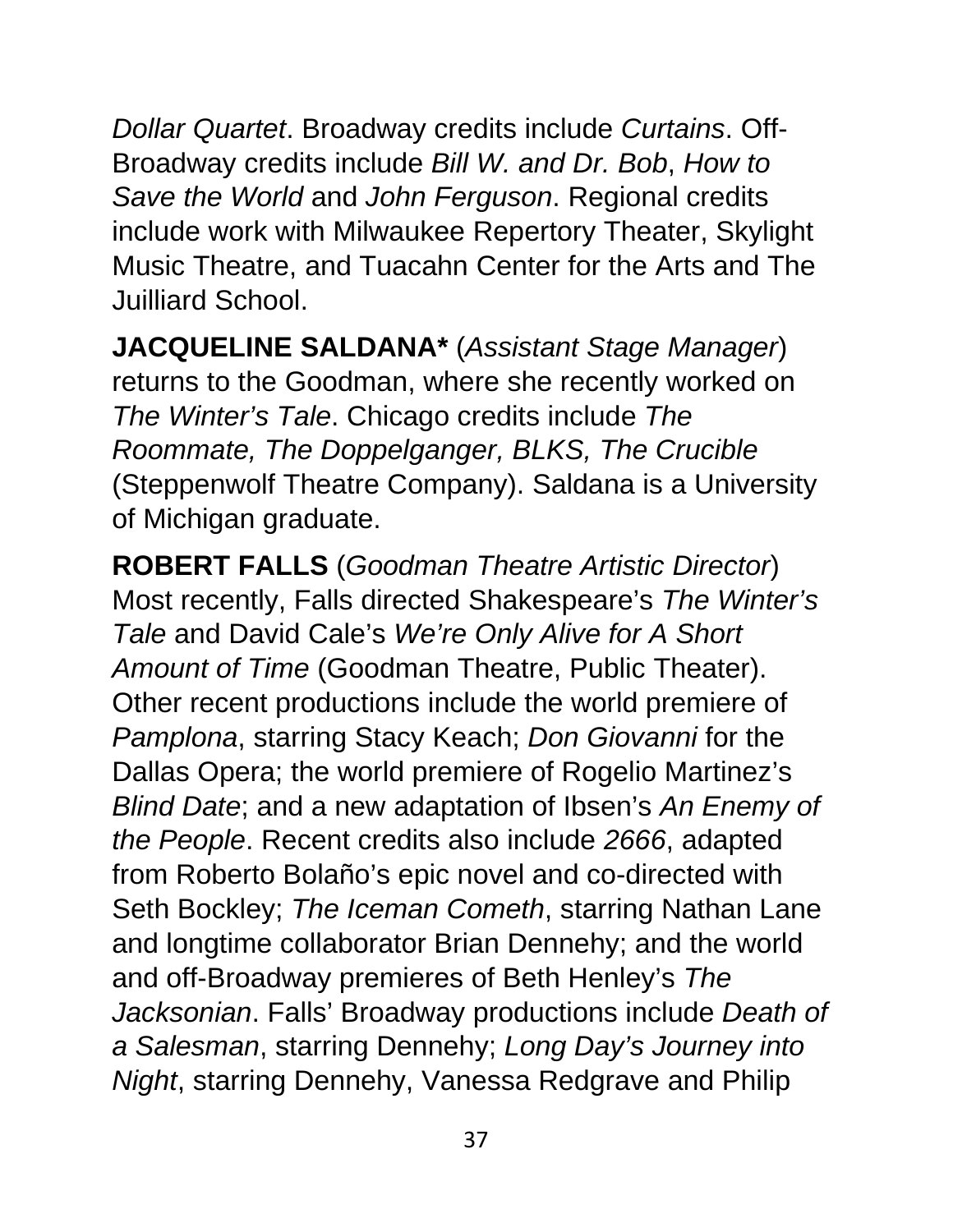Seymour Hoffman; Eric Bogosian's *Talk Radio*; the American premiere of Conor McPherson's *Shining City*; and Horton Foote's Pulitzer Prize-winning *The Young Man from Atlanta*. His Broadway production of *Elton John and Tim Rice's AIDA*, for which he also co-wrote the book, continues to be produced around the world. Previous Goodman productions include, most notably, Arthur Miller's *Finishing the Picture*; *The Seagull*; *Uncle Vanya*; *Measure for Measure*; *King Lear*; *Desire Under the Elms*; *The Misanthrope*; *Pal Joey*; *Galileo*; the American premiere of Alan Ayckbourn's *House* and *Garden*; the Chicago premiere of John Logan's *Red*; and the world premieres of Rebecca Gilman's *A True History of the Johnstown Flood*, *Blue Surge*, *Dollhouse* and *Luna Gale.*  Falls' honors for directing include a Tony Award, a Drama Desk Award, an Obie Award, a Helen Hayes Award and multiple Jeff Awards. For "outstanding contributions to theater," Falls has been recognized with such prestigious honors as the Savva Morozov Diamond Award (Moscow Art Theatre), the O'Neill Medallion (Eugene O'Neill Society), the Distinguished Service to the Arts Award (Lawyers for the Creative Arts) and the Illinois Arts Council

Governor's Award. In 2015 he was inducted into the Theater Hall of Fame.

**ROCHE EDWARD SCHULFER** (*Goodman Theatre Executive Director*) started working in the Goodman Theatre box office and ultimately became executive director in 1980. Since that time he has overseen more than 350 productions including close to 150 premieres. He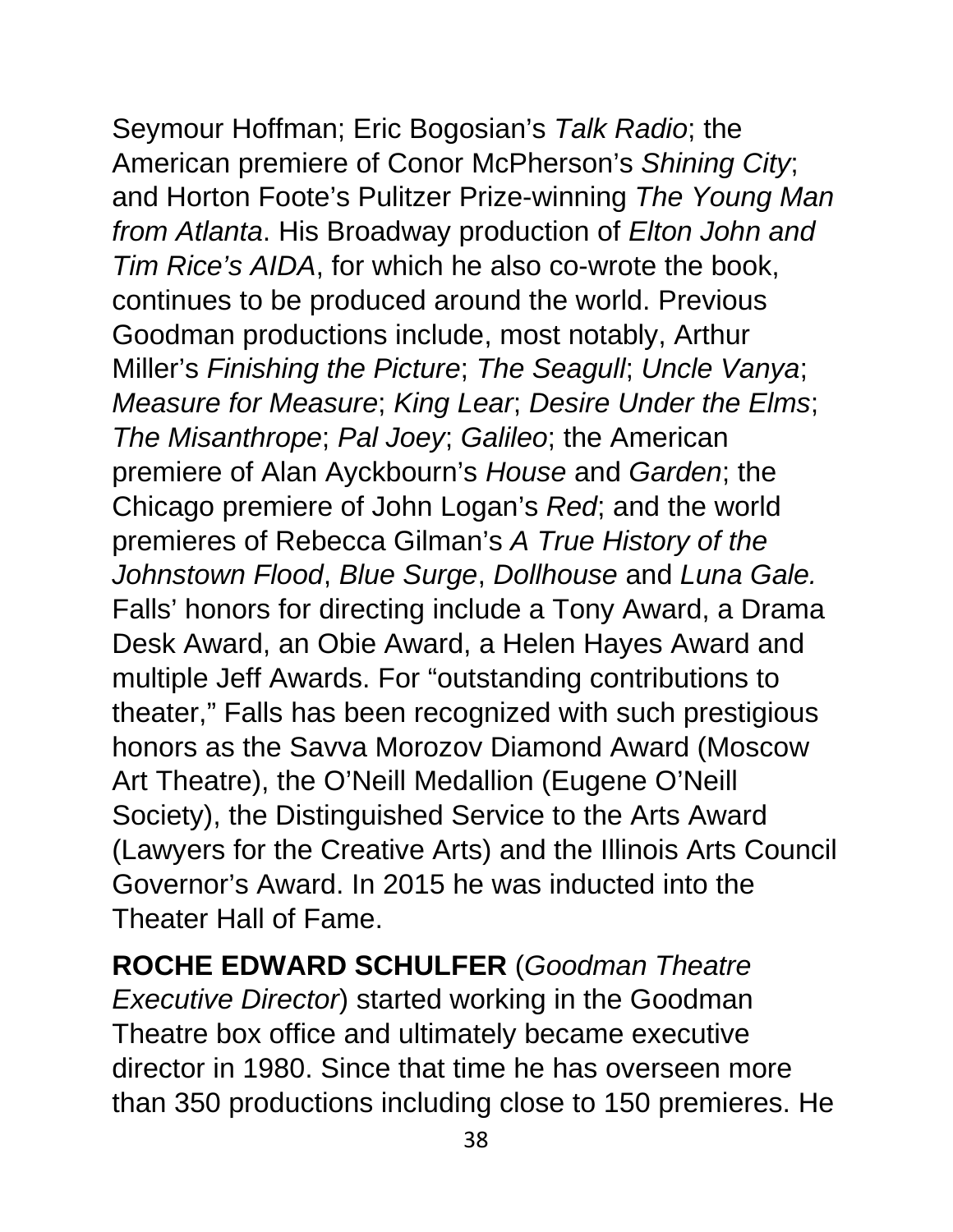initiated the Goodman's annual production of *A Christmas Carol*, which celebrated 40 years as Chicago's leading

holiday arts tradition in 2017. In partnership with Artistic Director Robert Falls, Mr. Schulfer led the establishment of quality, diversity and community engagement as the core values of Goodman Theatre. During their tenure, the Goodman has received numerous awards for excellence, including the Tony Award for Outstanding Regional Theater, recognition by *Time* magazine as the "Best Regional Theatre" in the U.S., the Pulitzer Prize for Lynn Nottage's *Ruined* and many Jeff Awards for outstanding achievement in Chicago Area Theater. Schulfer has negotiated the presentation of numerous Goodman Theatre productions to many national and international venues. He coordinated the 12-year process to relocate the Goodman to the Theatre District in 2000. To mark his 40th anniversary with the Goodman, his name was added to the theater's "Walk of Stars." Schulfer was a founder and twice chair of the League of Chicago Theatres, the trade association of more than 200 Chicago area theaters and producers. He has been privileged to serve in leadership roles with Arts Alliance Illinois (the statewide advocacy coalition); Theatre Communications Group (the national service organization for more than 450 not-forprofit theaters); the Performing Arts Alliance (the national advocacy consortium of more than 18,000 organizations and individuals); the League of Resident Theatres (the management association of 65 leading U.S. theater companies); Lifeline Theatre in Rogers Park and the Arts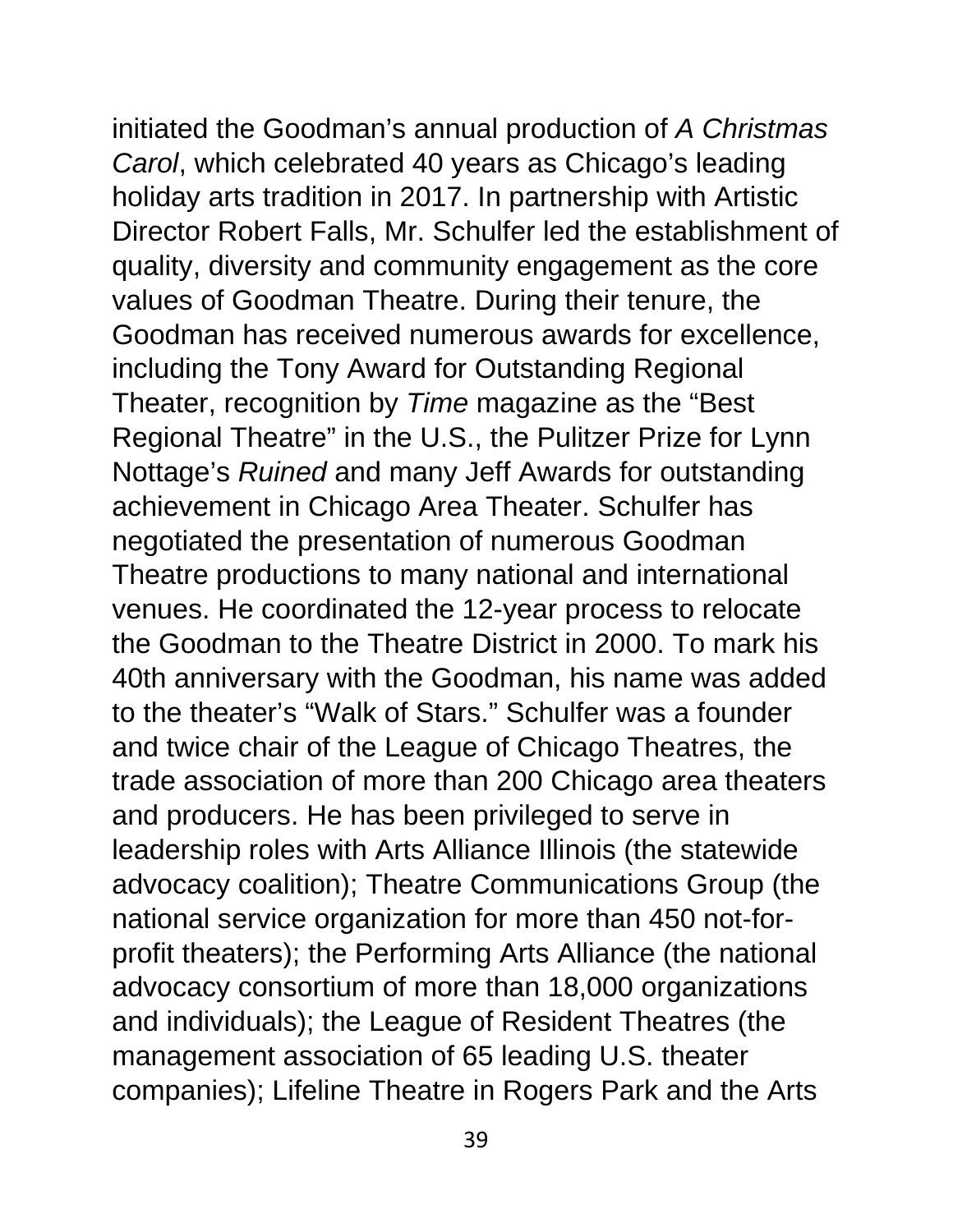& Business Council. Mr. Schulfer is honored to have been recognized with the League of Chicago Theater's Lifetime Achievement Award; Theatre Communication Group's Visionary Leadership Award; Actors' Equity Association for promoting diversity and equal opportunity in Chicago theater; the American Arts Alliance and Arts Alliance Illinois for arts advocacy; the Arts & Business Council for distinguished contributions to Chicago's artistic vitality; *Chicago* magazine and the *Chicago Tribune* as a "Chicagoan of the Year"; the City of Chicago; the Chicago Loop Alliance's "Illumination Award," honoring his commitment to Chicago's theater district; Columbia College Chicago for entrepreneurial leadership; the Joseph Jefferson Awards Committee for his partnership with Robert Falls; Lawyers for the Creative Arts; Lifeline Theatre's Raymond R. Snyder Award for Commitment to the Arts; Season of Concern for support of direct care for those living with HIV/AIDS; and Vision 2020 for promoting gender equality and diversity in the workplace. Schulfer received an Honorary Doctor of Fine Arts degree from North Central College. He taught at the theater school at DePaul University for 15 years and has lectured regularly on arts management at Southern Methodist University and other academic institutions. Schulfer is a lifelong Chicago area resident and received a degree in economics from the University of Notre Dame, where he managed the cultural arts commission.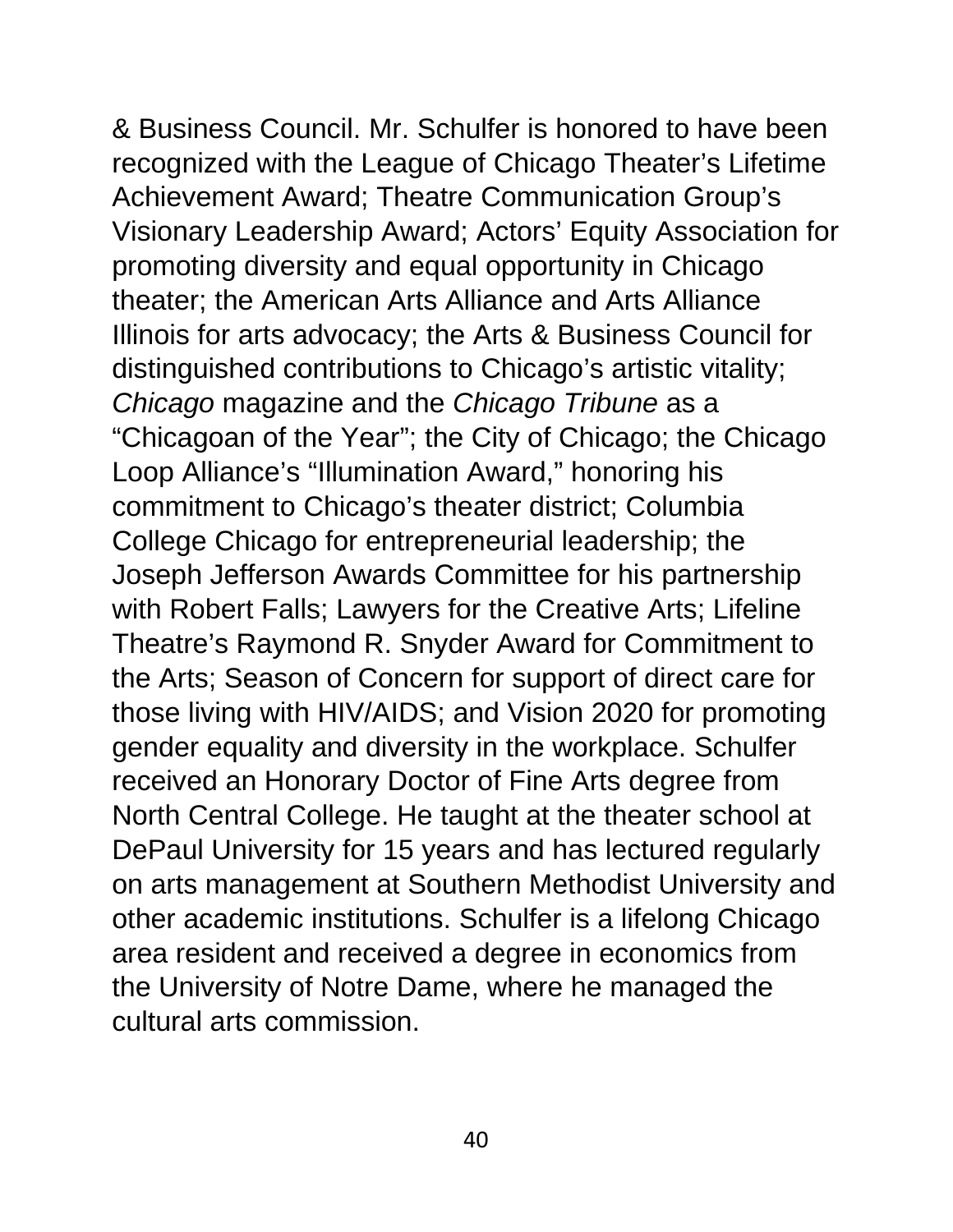Goodman Theatre thanks the following individuals for their generous support!

2018-2019 Season Sponsors

**The Edith-Marie Appleton Foundation/ Albert and Maria Goodman**

**Roger and Julie Baskes**

**Joan and Robert Clifford**

**David and Alexandra Fox**

**Kimbra and Mark Walter** 

**Carol Prins and John Hart** 2018-2019 Albert Season **Sponsors** 

**Denise Gamble** Education Sponsor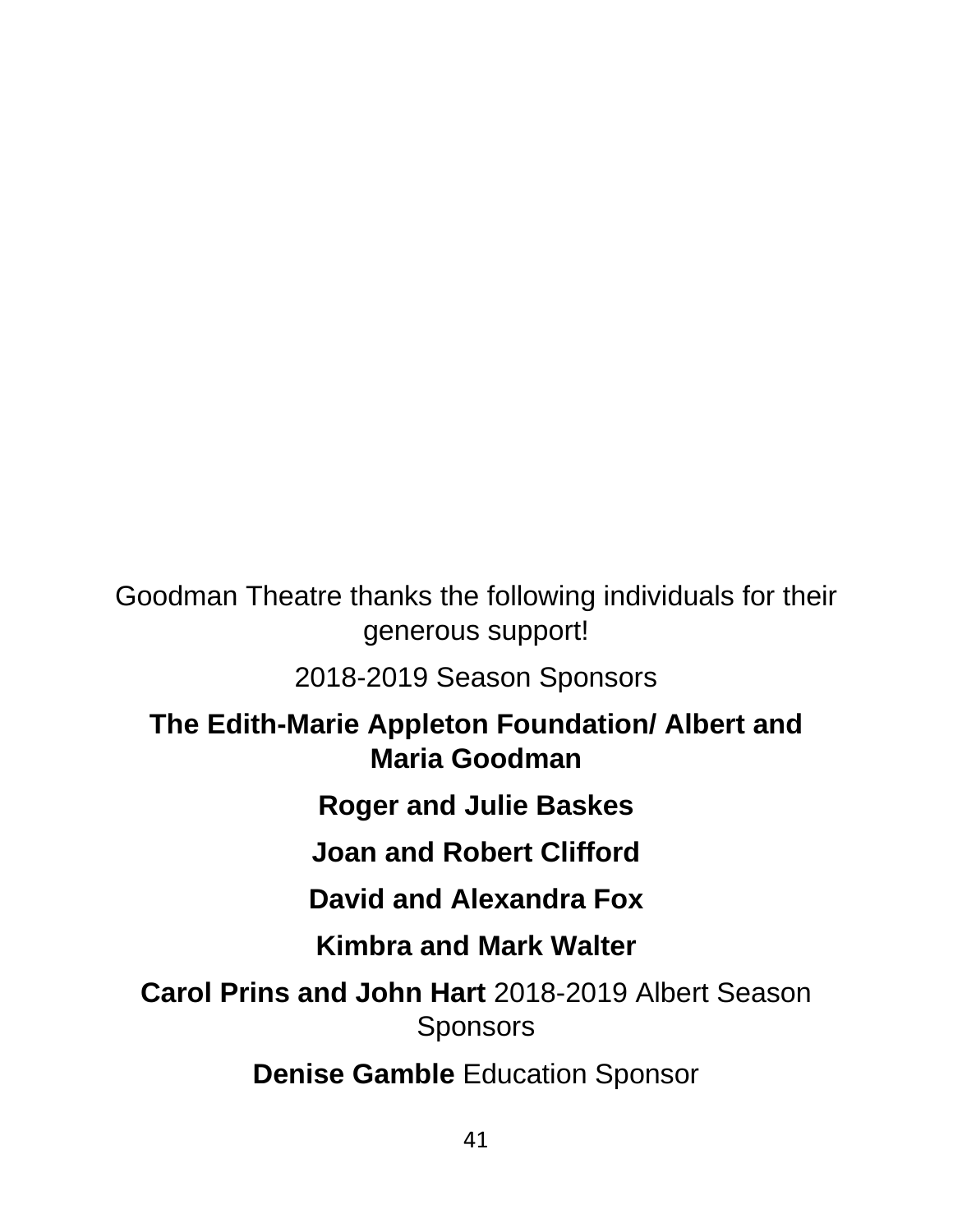World Premiere Sponsors

#### **Ruth Ann M. Gillis and Michael J. McGuinnis**

**Orli and Bill Staley** Directors Society

Major Support of New Work

**Ruth D. and Ken M. Davee New Works Fund** 

Major Support of New Play Development

**Pritzker Pucker Family Foundation** 

Support of New Work **Shaw Family Supporting Organization Abbott/Abbott Fund**

## about us

**AMERICA'S "BEST REGIONAL THEATRE"** (*Time*  magazine), Goodman Theatre is a premier not-for-profit organization distinguished by the excellence and scope of its artistic programming and civic engagement. Led by Artistic Director Robert Falls and Executive Director Roche Schulfer, the theater's artistic priorities include new play development (more than 150 world or American premieres in the past three decades), large scale musical theater works and reimagined classics (celebrated revivals include Falls' productions of *Death of a Salesman* and *The Iceman Cometh*). Goodman Theatre artists and productions have earned two Pulitzer Prizes, 22 Tony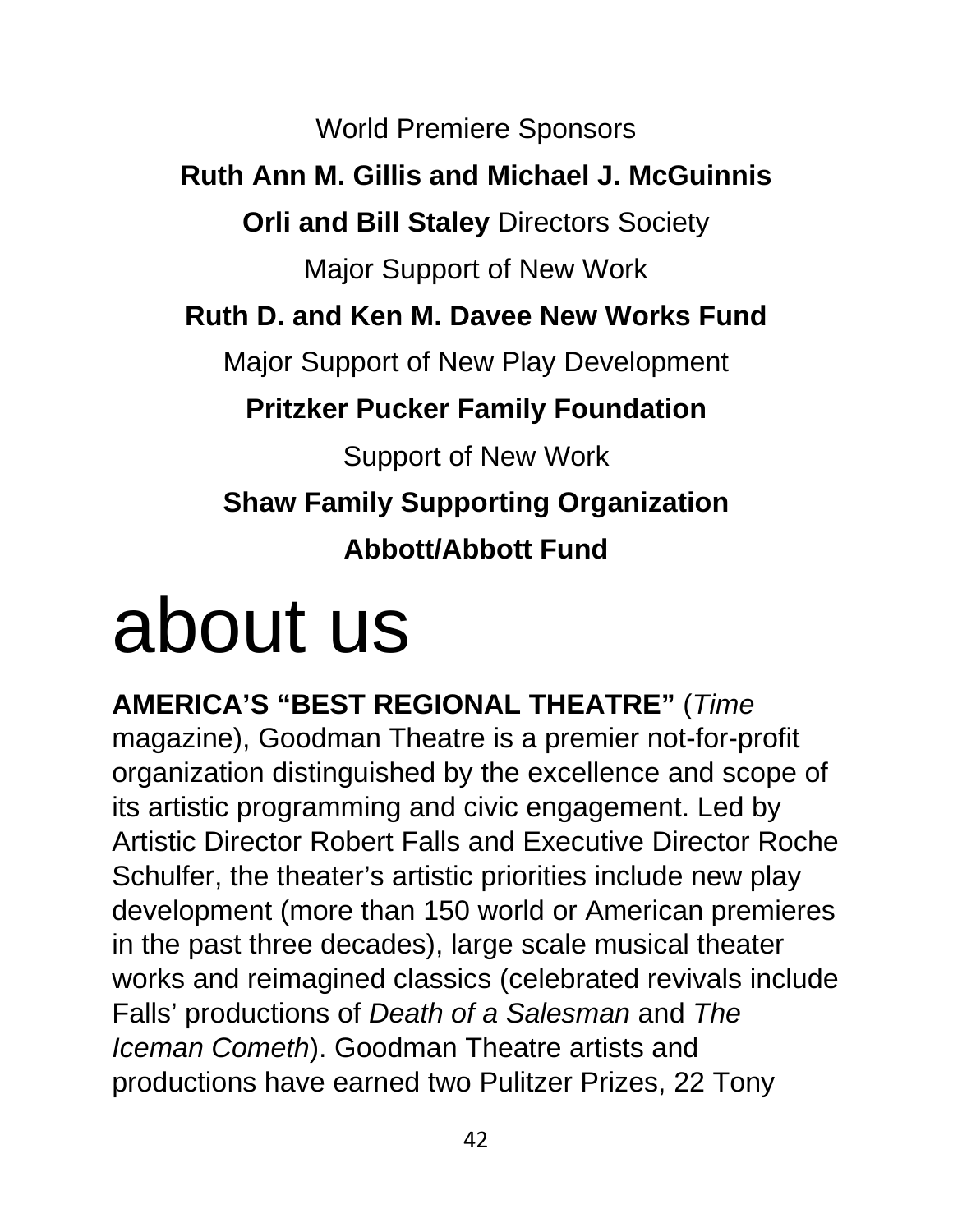Awards, over 160 Jeff Awards and many more accolades. In addition, the Goodman is the first theater in the world to produce all 10 plays in August Wilson's "American Century Cycle;" and its annual holiday tradition *A Christmas Carol*, now in its fifth decade, has created a new generation of theatergoers. The Goodman also frequently serves as a production partner with local off-Loop theaters and national and international companies by providing financial support or physical space for a variety of artistic endeavors.

Committed to three core values of Quality, Diversity and Community, the Goodman proactively makes inclusion the fabric of the institution and develops education and community engagement programs that support arts *as*  education. This practice uses the process of artistic creation to inspire youth, lifelong learners and audiences to find and/or enhance their voices, stories and abilities. The Goodman's Alice Rapoport Center for Education and Engagement is the home of such programming, most offered free of charge, and has vastly expanded the theater's ability to touch the lives of Chicagoland citizens (with 85% of youth participants coming from underserved communities) since its 2016 opening.

Goodman Theatre was founded by William O. Goodman and his family in honor of their son Kenneth, an important figure in Chicago's cultural renaissance in the early 1900s. The Goodman family's legacy lives on through the continued work and dedication of Kenneth's family,